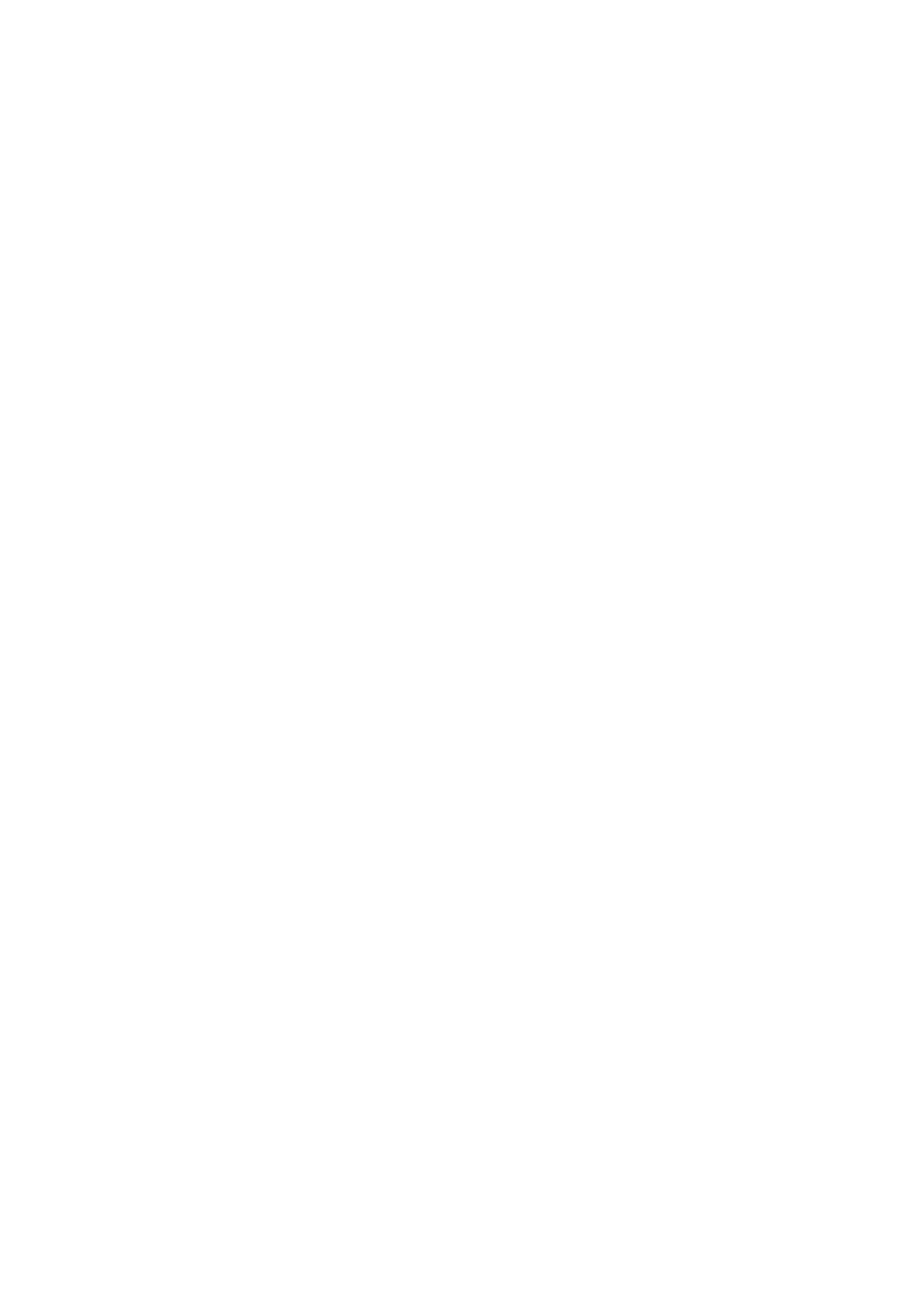# **Table of Contents**

| $\mathbf{1}$     |             | What is the Purpose of this Report?                                                    | $\mathbf{1}$   |
|------------------|-------------|----------------------------------------------------------------------------------------|----------------|
|                  | 1.1         | Error! Bookmark not defined.<br>Out Findings                                           |                |
|                  | 1.2         | Parallel Importing in New Zealand                                                      | 1              |
|                  | 1.3         | Our Approach                                                                           | $\overline{2}$ |
|                  | 1.4         | Outline of this Report                                                                 | $\overline{2}$ |
| $\overline{2}$   | Publishing? | Why Would Parallel Importing have any Impact on Domestic                               | $\overline{3}$ |
|                  | 2.1         | Publisher's Ability to Recover Common Costs                                            | 3              |
|                  | 2.2         | Riskiness of a Publisher's Portfolio                                                   | $\overline{4}$ |
|                  | 2.3         | Willingness to Invest and Irreversible Costs                                           | 6              |
| 3                | 1997?       | How has the Publishing Sector in New Zealand Changed since                             | 6              |
|                  | 3.1         | Margin in Prices between New Zealand and Other Markets                                 | 7              |
|                  |             | Previous studies<br>3.1.1                                                              | 7              |
|                  |             | 3.1.2<br>Price margins in 2009                                                         | 8              |
|                  | 3.2         | The Number of New Zealand Books Published                                              | 9              |
|                  | 3.3         | Extent of Publishing Infrastructure in New Zealand                                     | 9              |
| $\boldsymbol{4}$ | Zealand     | What is the impact of Parallel Importing on Publishing in New                          | 10             |
|                  | 4.1         | Impact on Price                                                                        | 10             |
|                  | 4.2         | Impact on Infrastructure                                                               | 11             |
|                  | 4.3         | Impact on Publication of Domestic Titles:                                              | 11             |
| 5                |             | Bring it Together—What Lessons can be Learnt from the New<br><b>Zealand Experience</b> | 12             |

# **Appendices**

| Appendix A Book Sample and Exchange Rate |  |
|------------------------------------------|--|
|------------------------------------------|--|

# **Tables**

| Table 3.3: New Zealand / United States Price Margin-Changes Since<br>1997                           |    |
|-----------------------------------------------------------------------------------------------------|----|
| Table 3.2: The Average Price Margin between New Zealand, United<br><b>States and United Kingdom</b> |    |
| Table A.1: Exchange Rate between New Zealand, United States and<br><b>United Kingdom</b>            | 13 |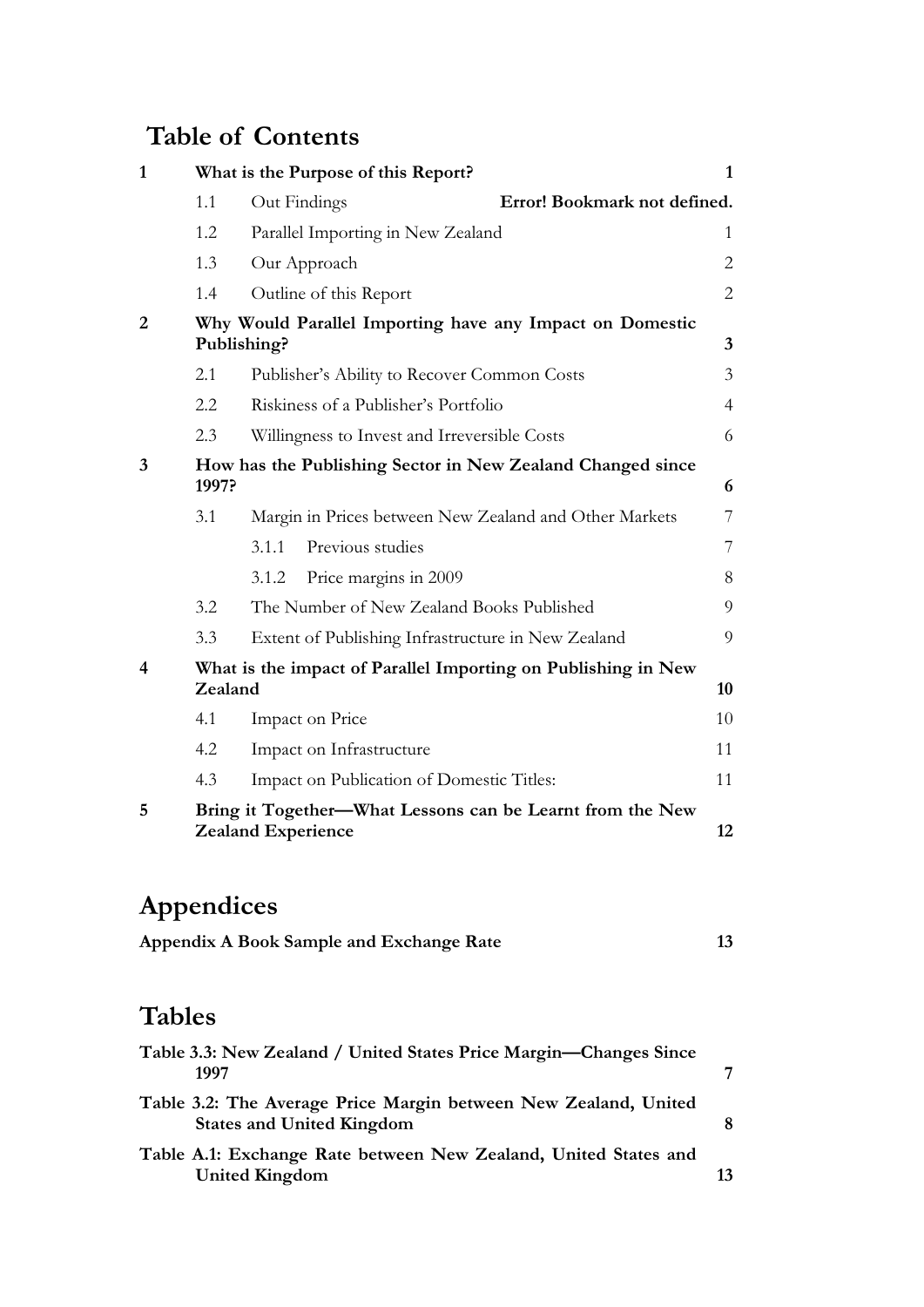| Table A.2: The List of Titles and Prices                                        | 13 |
|---------------------------------------------------------------------------------|----|
| Table A.3: Translation into New Zealand Dollar and Calculation of the<br>Margin | 14 |
|                                                                                 |    |

# **Figures**

|                             |  |  |  | Figure 2.1: Impact of International Profitability on Domestic |  |  |  |
|-----------------------------|--|--|--|---------------------------------------------------------------|--|--|--|
| <b>Investment Decisions</b> |  |  |  |                                                               |  |  |  |
|                             |  |  |  | Figure 2.2: The Publisher's Portfolio                         |  |  |  |

# **Boxes**

| Box 2.1: Example of an Irreversible Investment Cost |  |
|-----------------------------------------------------|--|
|                                                     |  |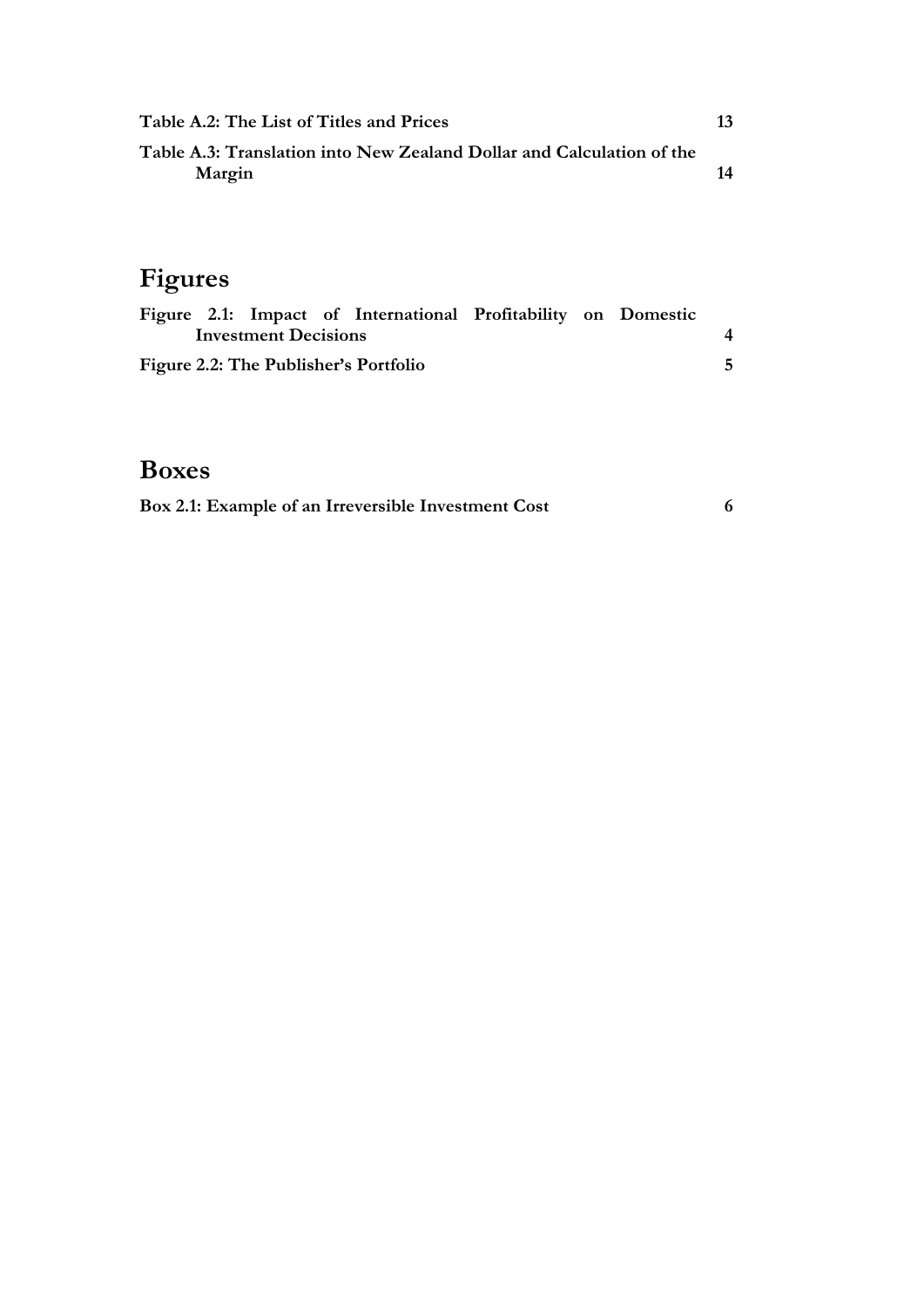# **Executive Summary**

Australia is reviewing its copyright legislation, and in particular deregulation of territorial copyright law to permit parallel importing. The Australian Publishers Association has asked Castalia to investigate the effect of deregulation on New Zealand producers and consumers of books to inform the debate in Australia. The New Zealand experience has been referenced by both the supporters and opponents of parallel importing into Australia. New Zealand changed its copyright laws to allow parallel importing in 1998.

Our analysis suggests that New Zealand may not be quite the poster boy for the success of parallel importing as it is often presented. We find that any changes in the price gap between New Zealand and the US and UK over the past 10 years have been within the margin of error. This view is supported by the evidence that there has been little actual parallel importing. In part, this may be because the price gap reflects actual differences in handling and production costs.

At the same time, it appears that the threat of parallel importing has made domestic publishers more risk averse and less committed to production in New Zealand. There is no doubt that if the effects of parallel importing become more pronounced, publishers would reduce the domestic titles they publish. In particular, we find that the number of commercially published New Zealand titles has been growing very slowly. The number of New Zealand titles published by the top five publishers increased less than one percent annually for the last 10 years. This growth has been considerably slower than the growth trend in other markets. By contrast, in Australia, the number of titles on legal deposit has grown by approximately 2.5 percent per year over the same period.

#### **Analytical Framework**

In addition to empirical research, this report develops a clear analytical framework. We believe it is impossible to interpret book market developments in New Zealand over the past 10 years without a robust theoretical underpinning.

At the time the deregulation of territorial copyright was debated in New Zealand, there was an assumption that the production of New Zealand titles was not in any way related to the returns earned by international copyright owners in New Zealand.

Since then, the analytical framework has evolved to reflect the consolidation of the book publishing market and the fact that almost 90 percent of New Zealand titles are produced by international copyright owners. Conceptually, parallel importing (or the threat of parallel importing) might affect domestic publishing in three areas:

- Undermining the international copyright owners' ability to cover their common costs. The presence of common costs between marketing international and domestic titles can create interdependence between different lines of business. A reduction in the profitability of one operation (say, international titles), will reduce the contribution from that operation towards the common costs of the business. As a result the profitability of the business as a whole falls, reducing the firm's ability to fund the production of domestic titles
- - Increasing the riskiness of a publisher's portfolio. Every publisher holds a portfolio of books—among both domestic and imported titles some will be more successful and others less. Parallel importers have access to the most profitable portion of the portfolio. They are likely to focus on the international titles which are global bestsellers, effectively capping the revenue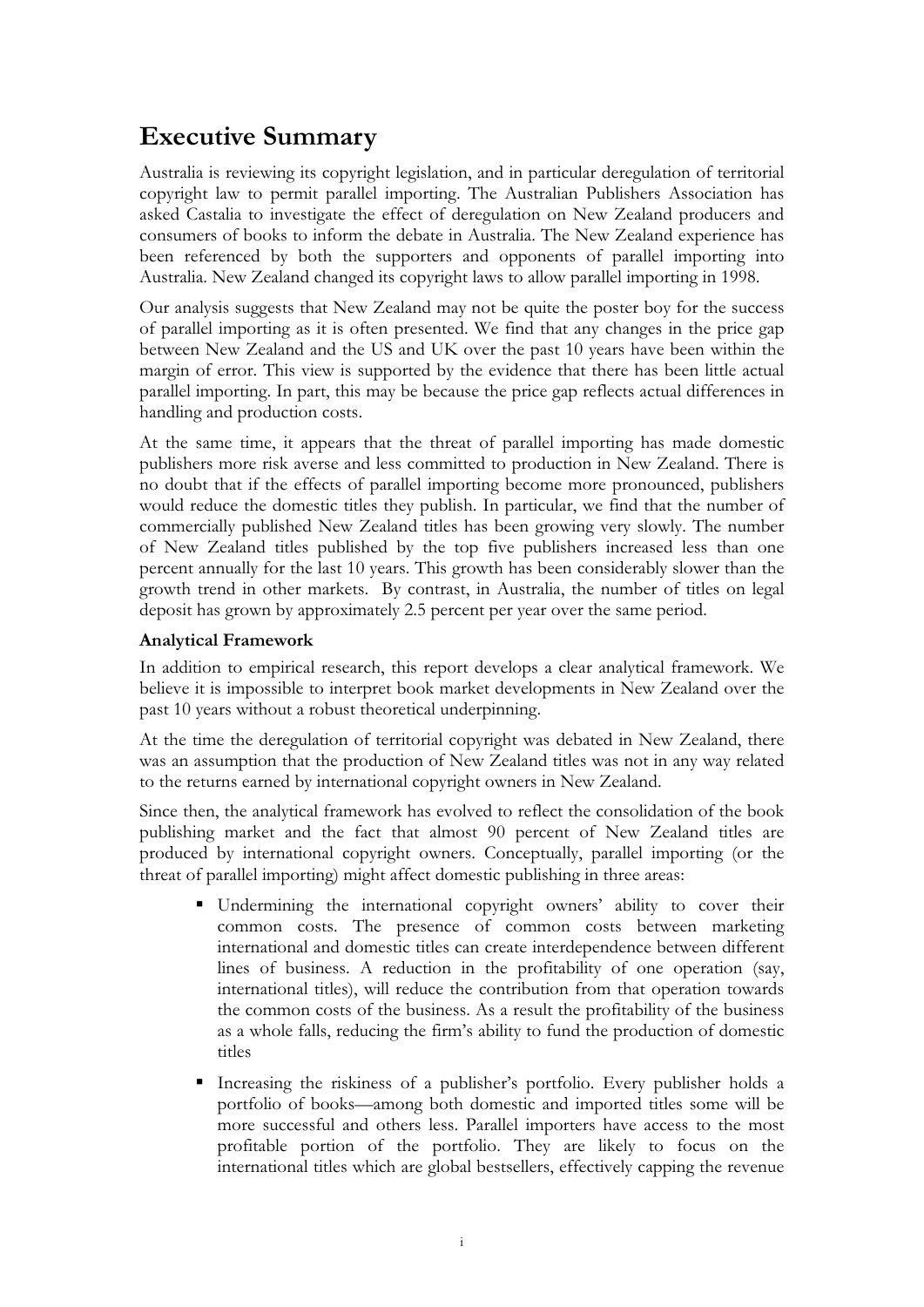available from successful international titles to international copyright owners. Hence, parallel importing skews the risk profile of the portfolio held by the publisher in New Zealand. Economic theory would predict that this would induce the owner of the portfolio to act to restore their preferred risk profile. This would be achieved by dropping off the more risky titles from the portfolio, for example, titles by unknown local authors, specialist local titles, or non-mainstream materials

- Reducing publishers' willingness to invest, given the presence of irreversible costs. The presence of irreversible costs increases the cost of "getting it wrong" and so tends to make investors more risk averse than they would be otherwise. We would expect any increase in business risk form parallel importing will make publishers more cautious about new investment, in particular about any investment in expanding publishing or distribution infrastructure.

Hence, economic theory would predict that:

- We should observe convergence of New Zealand book prices towards prices in the cheapest market internationally
- We should see some retrenchment in the production of New Zealand titles. Such retrenchment would be from the baseline of the underlying global growth in the number of titles.

#### **Empirical Evidence**

For this report, we:

- Reviewed price comparisons between New Zealand and the US and UK for a sample of international titles.
- Interviewed all international copyright owners operating in New Zealand (which account for 90 percent of New Zealand titles) to establish trends in the production of New Zealand titles.

The observed price gap between New Zealand and the US was a key justification for allowing parallel importing in 1998. At the time, NZIER found that a sample of international titles was around 35 percent more expensive in New Zealand than in the US. In 2004, NECG did a similar exercise (with a larger sample), and found that the price gap had fallen to around 20 percent. For this exercise, we experiment with a range of exchange rates: books are launched in different markets at different times, and pricing decisions are more likely to be based on medium-term exchange rate trends rather than on current rates. We find that for a similar sample of titles in 2009, the price gap between New Zealand and the United States remains somewhere between 10 percent and 29 percent, depending on the exchange rate used. Applying similarly plausible historical exchange rates to NZIER and NECG prices, we find that the historical price gap falls into the same range. In other words, one can not say with any certainty whether parallel importing has had any impact on domestic prices.

However, we find that the threat of parallel importing appears to have had a negative effect on domestic book production. While growth in the number of titles continues, the rate of growth in New Zealand is slower than in markets with territorial copyright.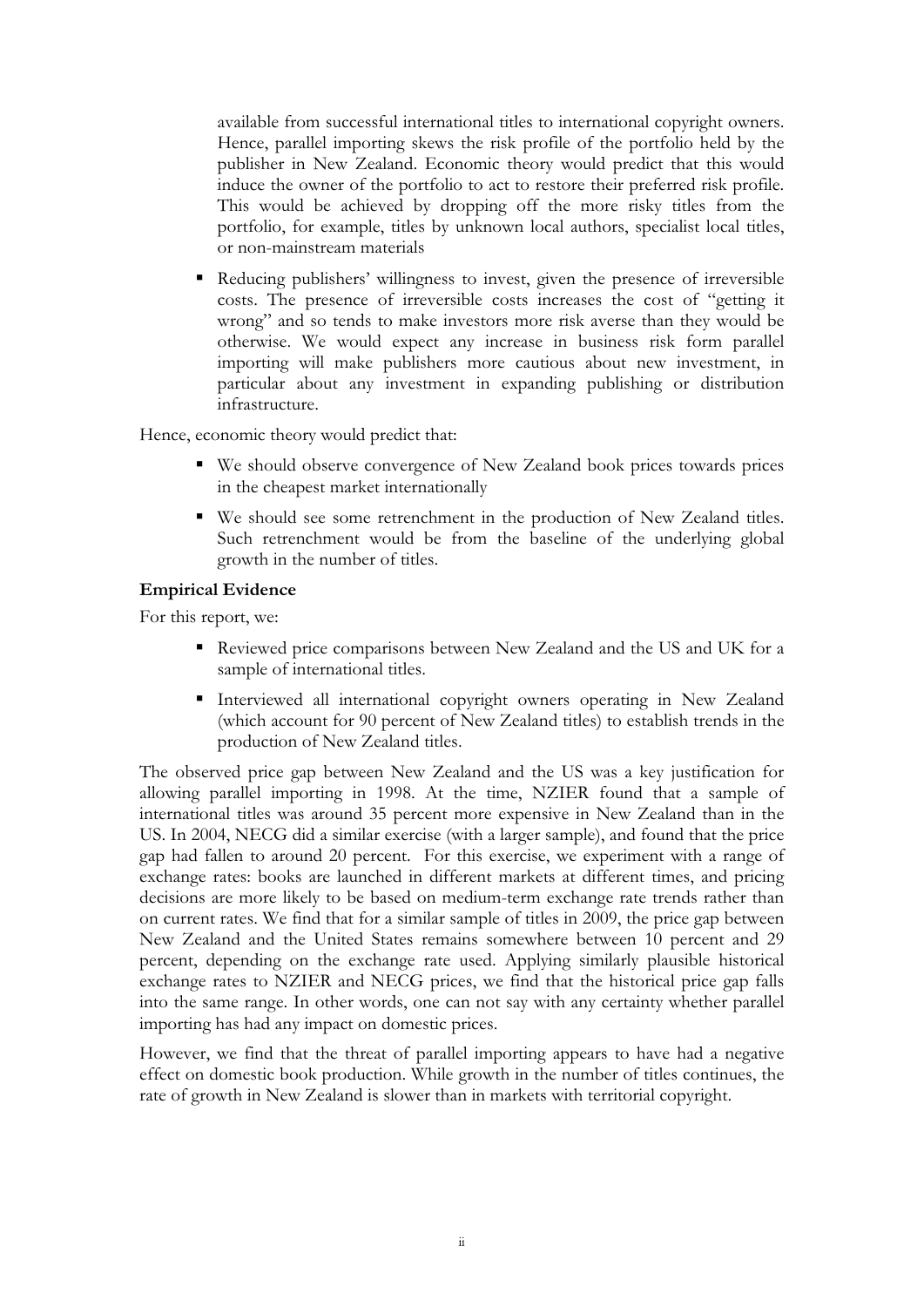# **1 What is the Purpose of this Report?**

The Productivity Commission is currently reviewing copyright legislation in Australia. One of the proposals before the Commission is the deregulation of territorial copyright law in Australia to permit parallel importing of copyrighted works.

To inform the debate in Australia, Australian Publishers Association has asked Castalia to review the New Zealand experience following the introduction of parallel importing, to answer the question:

*What has been the impact of parallel importing on the New Zealand publishing sector, and what could be the lessons for Australia?* 

The aim of this report is to answer this question by:

- Considering the economics of the publishing business to understand the mechanisms by which parallel importing might affect book prices and supply of domestic titles
- Reviewing the available data to determine what evidence exists for the conceptual propositions.

### **1.1 Parallel Importing in New Zealand**

Parallel importing is where genuine copyrighted goods may be imported without the authority of the copyright owner in that country. Significantly these goods are not pirated goods in the sense that they are produced and legitimately sold in a third country with the permission of the original copyright owner.*<sup>1</sup>*

New Zealand deregulated territorial copyright laws by passing the Copyright (Removal of the Prohibition on Parallel Importing) Act 1998. As a result, the original copyright owner no longer has control on who can import copyright products into New Zealand. In general, parallel importing is regarded as a success in New Zealand, leading to lower prices and greater choices from consumers. The threat of parallel imports has also forced copyright owners to improve their after sale service.

However, the reason for this perception of success is that New Zealand produces relatively few copyrighted consumer goods. Where parallel importing further pushed domestic producers from the market, the disappearance of New Zealand producers was generally regarded as part of an accepted trend. The effects of parallel importing occurred during the period of a sustained commodity boom, when preservation of local employment was not seen as an issue.

Parallel importing, however, did raise concerns about domestic production of books and music—cultural items where domestic production is valuable in its own right. Over the past 10 years, the New Zealand Government provided increasing funding to the creative industries to offset market developments.

This report focuses on the book market in New Zealand. To interpret market data, we start by developing an analytical framework based on the standard economic theory of intellectual property rights. Territorial copyright allows copyright owners to set different prices in different national markets. Price discrimination enables owners of intellectual property rights to capture a greater share of consumer surplus, without imposing deadweight loss. This would be achieved by setting prices in each market to reflect demand elasticity in that market. Economic theory holds that a firm with market

 $\overline{a}$ 1 NECG, *The Impact of Parallel Imports on New Zealand's Creative*, 2004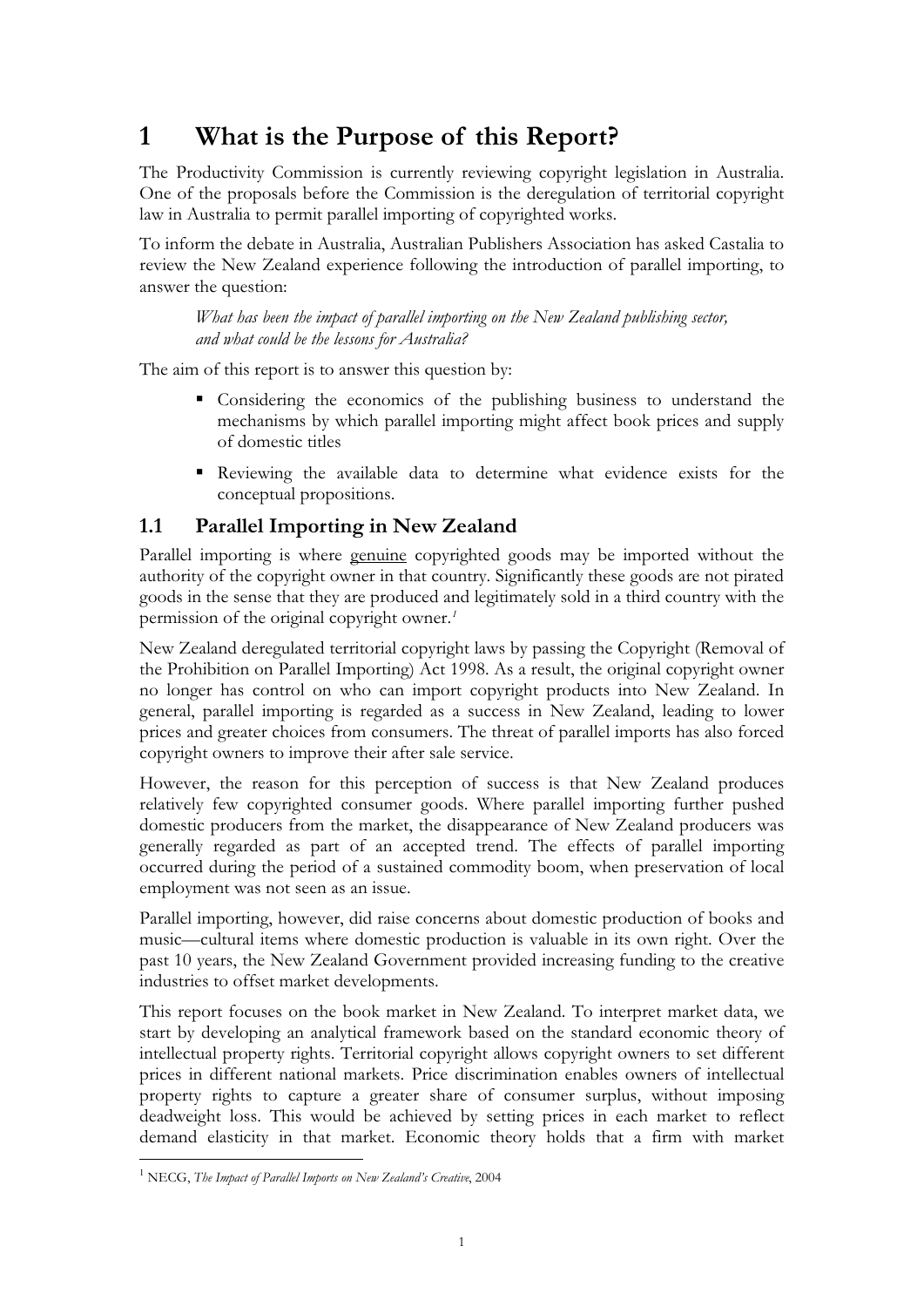power—such as market power derived from the exclusive ownership of a book title which can not be substituted for other titles—would produce greater output if it is allowed to discriminate.

Parallel importing undermines the ability of copyright owners (such as publishers) to maintain artificially high prices for books in New Zealand. If the price of a particular book is substantially higher in New Zealand than elsewhere, a third party could profitably import the book and undercut the price charged by the copyright holder. As a result, since parallel importing has been allowed in New Zealand we would expect prices for copyrighted works to have equalised with prices in large international markets (with some margin to reflect the cost of transport).

With 10 years of experience to draw on, the expectation is that New Zealand should provide a useful case study in examining the impact of parallel importing on the publishing sector and should provide empirical data to the Productivity Commission on what could happen in Australia.

### **1.2 Our Approach**

To answer the questions identified above, we have focussed on three measures:

- Prices: Are consumers better off in terms of book prices, when compared to prices in other countries in the past 10 years? Is so, by how much?
- - The number of New Zealand titles published: Has there been a decline in the number of unsubsidized New Zealand titles brought out? The focus here is on purely commercial titles—we want to exclude titles which are subsidised in any form (such as university presses) or are procured by the government (school readers and textbooks)
- The extent of publishing infrastructure: Has there been any roll-back in publishing infrastructure in New Zealand?

### **1.3 Outline of this Report**

This section outlines the remainder of this report:

- The next section puts our question into an economic context, by examining from a theoretical standpoint why it is reasonable to assume that parallel importing will not benefit consumers in every aspect—there are downside effects when deregulating the publishing industry. In particular, we explain how parallel importing may affect the publication of domestic titles
- - Sections 3 reviews New Zealand's experience following the introduction of parallel importing, focusing on changes in prices, the number of New Zealand titles published and publishing infrastructure
- Section 4 interprets the empirical evidence found in Section 3 and explains the reasons behind the empirical evidence
- - Section 5 brings our finding together and focuses on the lessons that can be learnt by the Productivity Commission from the NZ experience.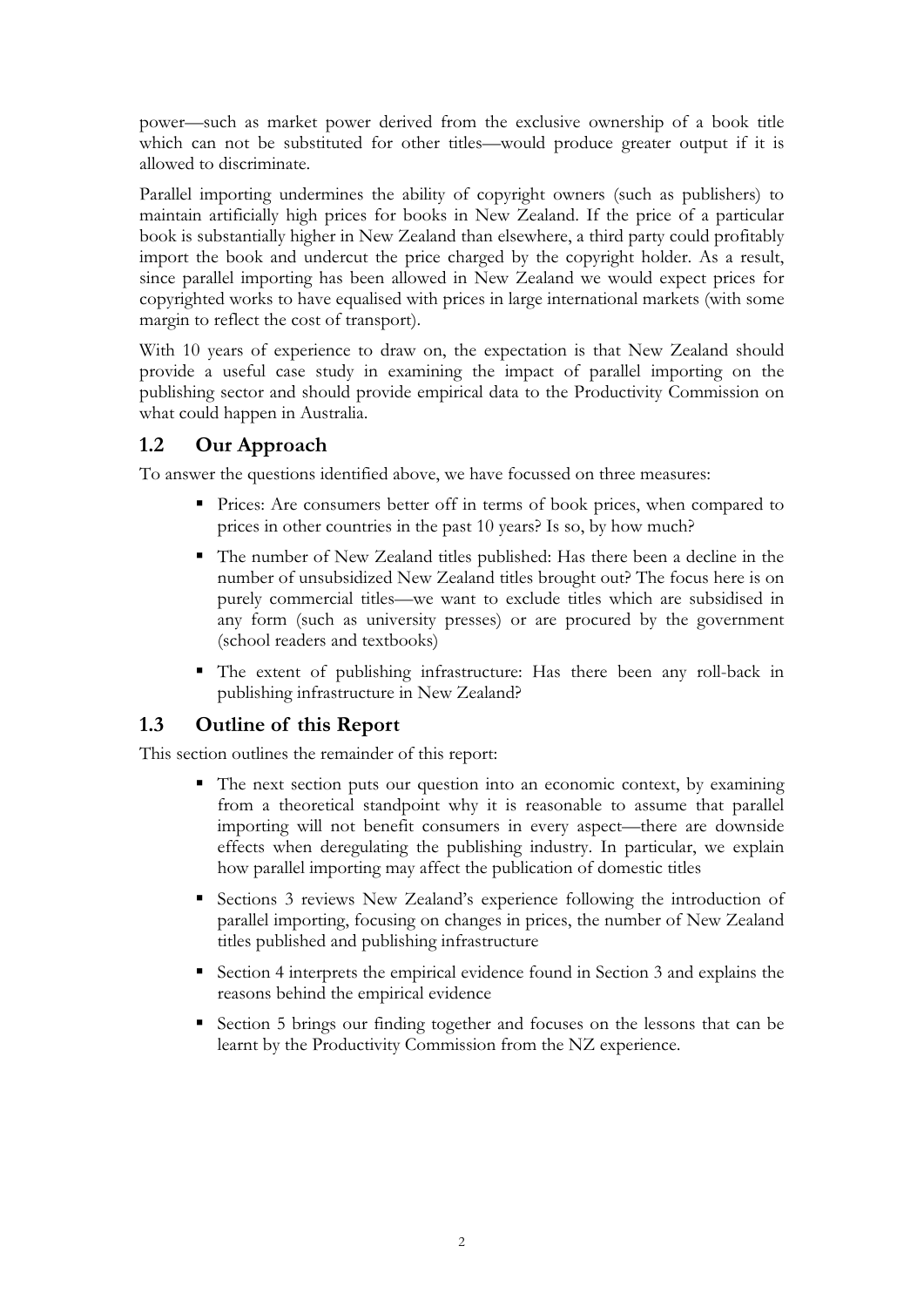# **2 Why Would Parallel Importing have any Impact on Domestic Publishing?**

This section examines the ways that parallel importing could reduce the publication of domestic titles. In 1998, the NZIER report<sup>2</sup> argued that the production of New Zealand titles was not in any way related to the returns earned by international copyright owners in New Zealand. At first glance this looks right. Parallel importing should only place downward pressure on prices for those titles that are available internationally. Domestic titles are produced locally, and so the commercial viability of domestic publishing should not be affected. There is some concern that remaindered copies of New Zealand titles sold overseas could be re-imported to undermine domestic sales, but there is little evidence of this occurring. The NECG report<sup>3</sup> in 2004 supported this approach by arguing that it found no evidence of publication of domestic title being affected by parallel importing.

We should point out that the authors of this report also wrote the 1998 NZIER report. We now believe that the analytical framework used in that report did not fully reflect what economists now understand about the economics of the firm. This has become particularly important, as due to market consolidation, international copyright owners now produce 90 percent of New Zealand titles. Hence, it has become critically important to understand how a multinational publishing business operates in any jurisdiction.

From the point of view of a multi-product firm operating across international markets, parallel importing (or the threat of parallel importing) might affect domestic publishing in the following ways:

- Undermining the business's ability to cover its common costs
- Increasing the riskiness of a publisher's portfolio
- - Reducing publishers' willingness to invest, given the presence of irreversible costs

We discuss each of these below.

### **2.1 Publisher's Ability to Recover Common Costs**

Common cost is expense a firm incurs as a whole, and which cannot be assigned directly to any particular department, product, or segment of the business. Publishing businesses generally have high common costs, such as staff salaries, warehousing and sales and marketing costs.

The presence of common costs can create an interdependence between different lines of business. To illustrate, let's assume that a publishing house has two operations: international and domestic titles. Assume also that the revenue generated by one operation is independent of other operations—a reduction in the revenue generated by international titles has no impact on the revenue from domestic titles. On the face of it therefore, a reduction in revenue from international titles should have no impact on how many domestic titles the business produces. However, publishing businesses are characterised by high fixed costs that are hard to allocate between different operations. The different lines of business each contribute to the firm's common costs, and so to the overall profitability of the firm.

 2 NZIER, *Parallel Importing: A Theoretical and Empirical Investigation,* 1998

<sup>&</sup>lt;sup>3</sup> See footnote 1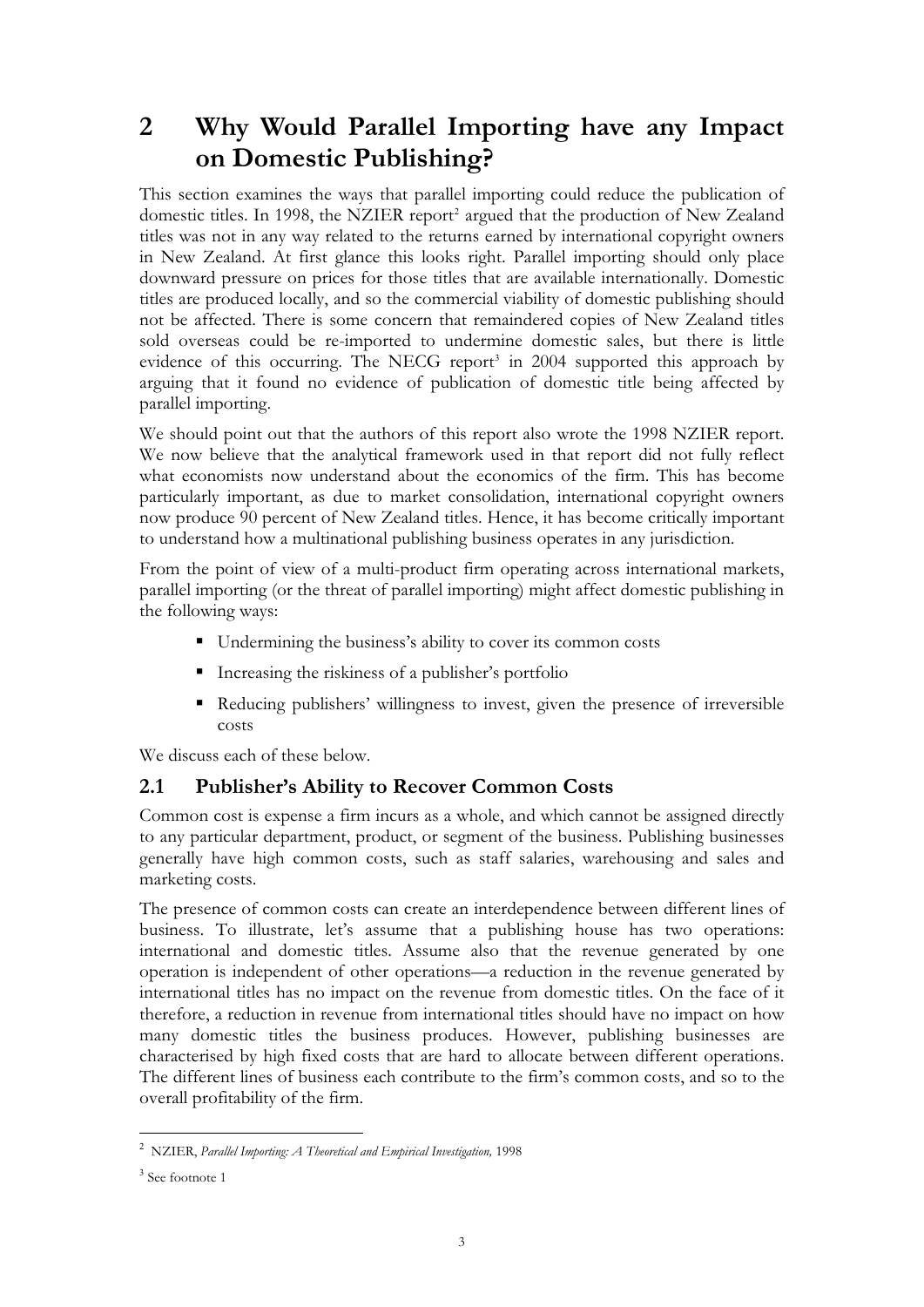Once we introduce common costs into the picture, we find that these two operations are interdependent. A reduction in the profitability of one operation (say, international titles), will reduce the contribution from that operation towards the common costs of the business. As a result the profitability of the business as a whole falls, reducing the firm's ability to fund the production of domestic titles. We illustrate this impact in Figure 2.1



|  |  | Figure 2.1: Impact of International Profitability on Domestic Investment Decisions |
|--|--|------------------------------------------------------------------------------------|
|  |  |                                                                                    |

The figure shows a hypothetical publishing business that produces both international and domestic titles. In the initial position profit from both business lines is sufficient to cover the firm's common costs of \$100. However once the profitability from international titles drops, the overall viability of the business is threatened. Even though the profitability from domestic publications is unchanged, the firm is unable to cover its overall costs. As a result it will need to cut costs to restore its profitability, for example through staffing cuts, reduction in warehousing capacity, or reduced investment in marketing and sales support activities. Any of these actions would, in turn, reduce the firm's capacity to produce domestic titles. It is plausible that, in the extreme, the firm may withdraw entirely from the country concerned.

This interdependence effect is distinct from arguments about cost allocation for the purpose of price setting, or for determining the profitability of different business lines. Rather this is about the practical reality that the overall profitability of a publishing business, and its ability to grow, or to continue in business, depends on the profitability of all of its individual lines of business.

## **2.2 Riskiness of a Publisher's Portfolio**

Publishing, like many other copyright sectors, is characterized by uncertainty in advance as to the revenue any given (international or domestic) title will generate. In general only a small proportion of titles will be highly successful revenue earners. Effectively, each publishing house holds a portfolio of titles and this portfolio allows them to diversity the risk across all the titles they are publishing. Figure 2.2 shows an example of a publisher's portfolio, and the impact of parallel importing on portfolio risk. The 10 books are used as a representation of the total number of books the publishing house publishes in a year, including both international titles and domestic titles. It is impossible for a publisher to predict with certainty which titles will be winners. In order for the business overall to make a profit, it needs to earn sufficient revenue from successful titles ("best sellers") to cover the cost of "failed" titles—those for which revenue earned does not cover publication costs.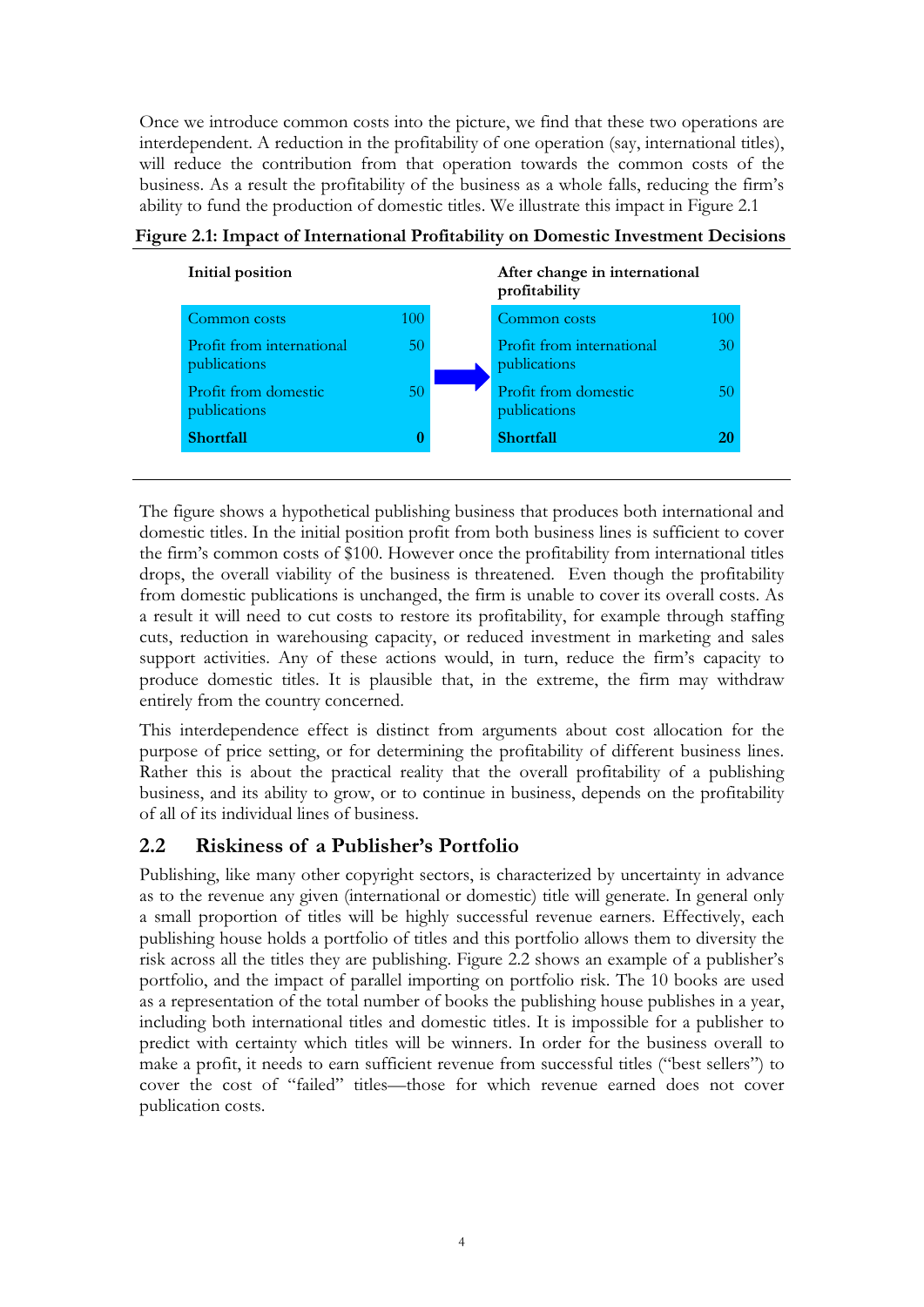

Very importantly, to maximise profit and have certainty with sales, parallel importers will only focus on the successful international titles such as book 1, 2 or 3 shown in Figure 2.2. Lifting the ban on parallel importing gives parallel importers access to the most profitable part of a publisher's portfolio. This significantly reduces the value of the overall portfolio that each publisher is managing. In the example shown in Figure 2.2, the expected return of the portfolio is 14 before parallel importing in introduced and only 8.5 afterwards..

The threat of parallel importing increases the business risk for publishers, even if no actual parallel importing takes place, by increasing the bargaining power of publishers' customers. For example one publisher we spoke to had received a threat from a major retailer that they would parallel import a particular title if the publisher did not agree with the terms of supply the retailer proposed.

As a result, parallel importing skews the risk profile of the portfolio. Economic theory predicts that the owner of the portfolio will act to restore their preferred risk profile. This is achieved by dropping the more risky titles from the portfolio, for example, unknown author, specialist title, or non-mainstream materials. In small countries such as New Zealand (and probably Australia), domestic titles will tend to be concentrated towards the more risky end of the portfolio risk distribution.

We make a clear distinction between portfolio management by publishers and explicit cross-subsidy. The argument that parallel importing will not affect domestic production is based on the view that copyright owners will not deliberately cross-subsidise unprofitable domestic titles, and hence any domestic production must be profitable on a stand-alone basis. The crucial difference between cross-subsidy and portfolio management is that when a company decides to cross-subsidise, it knows before hand which business is profitable and which business line is being subsidised. This is not the case in the book publishing industry. Before a book is published, no one knows with absolute certainty which book will be successful and therefore no one knows which books need to be subsidised by successful titles. Publishers manage this risk by using clear selection criteria, and managing a diversified portfolio (that is, publishing a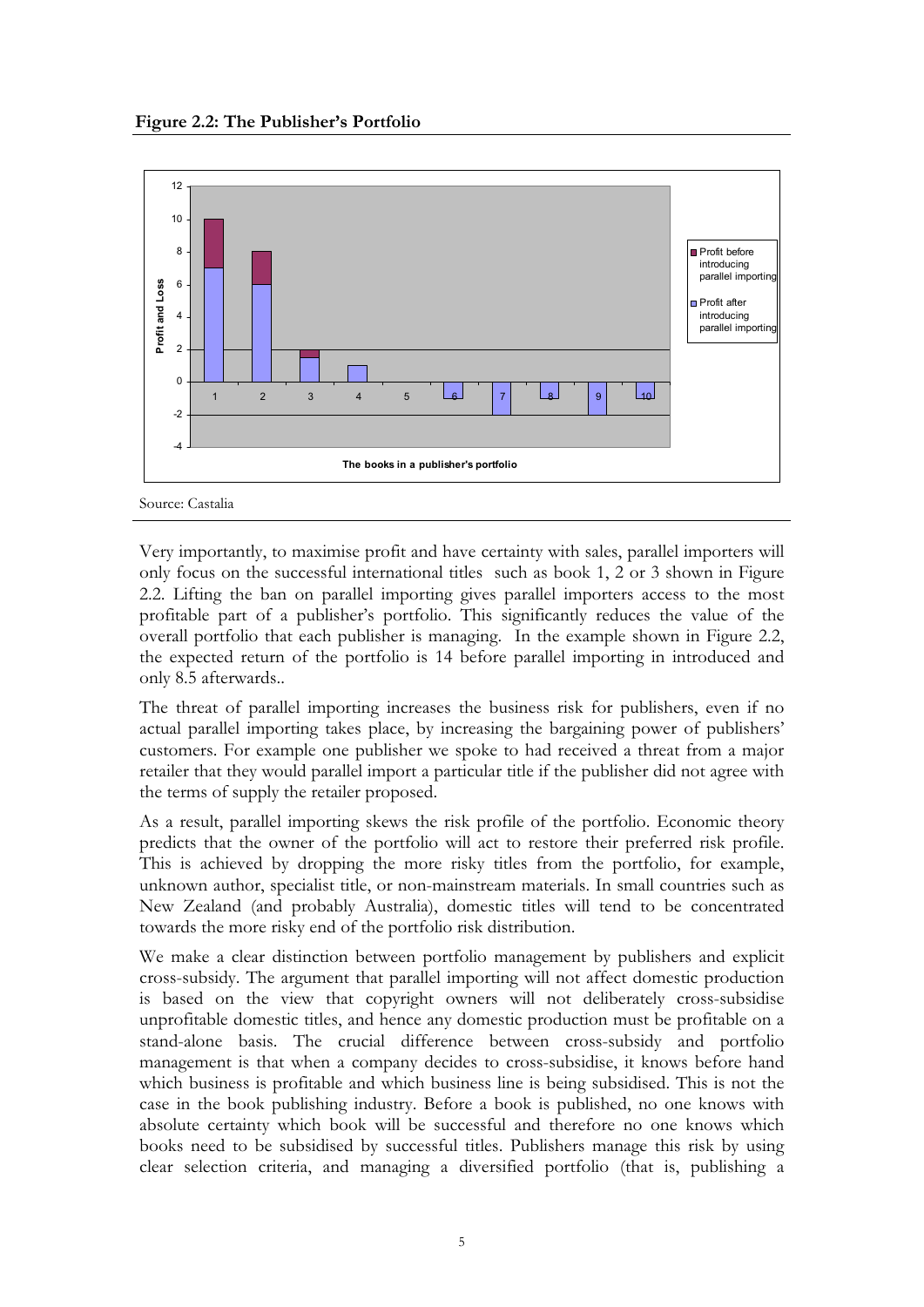sufficient number and range of titles). While after the fact this may look like publishers using successful titles to cross subsidise less successful titles, this is the outcome of strategies to manage risk across the publisher's whole portfolio.

In this sense, book publishing is most akin to oil and other minerals exploration. Many wells have to be drilled, and one has to accept a mix of dry and successful wells. In the oil industry, it is generally accepted that any policy measure which undermines the returns from successful wells, will increase the riskiness of the overall portfolio, and reduce drilling.

## **2.3 Willingness to Invest and Irreversible Costs**

Irreversible costs are costs of an investment that cannot be recovered if the project fails. These are also known as "sunk costs" (See Box 2.1 for a hypothetical example).

#### **Box 2.1: Example of an Irreversible Investment Cost**

The irreversible cost of an investment is the amount of the investment can no longer be recovered if the management changes its mind and decides not to pursue the project. For example, a transportation company decided to expand its operation and buy more trucks. If the company subsequently decided that the expansion is a bad idea, it can sell the trucks on the second hand market and may obtain, say, 45 percent the value of the truck—a loss of 55 percent on the truck's original value. This 55 percent loss is the irreversible cost of the investment

The presence of irreversible costs increases the cost of "getting it wrong" and so tends to make investors more risk averse than they would be otherwise. Thus, any increase in business risks will make firms less willing to invest. To put it another way, businesses with greater sunk costs tend to be more sensitive to perceptions of risk than businesses where initial investment can be reversed, for example by selling buildings and machinery for other uses.

The publishing industry appears to have a particularly high proportion of sunk costs. Publishing houses face irreversible costs both in deciding whether to publish a particular title, take on a new author, or invest in expanding total production and distribution capacity.

When publishing a book, publishers need to dedicate substantial resources upfront. This many include editors' time, cash to pay the author in advance, and irreversible printing costs. If the publisher changes its mind halfway through the publication process, these costs are generally not recoverable. Decisions to expand publishing or distribution capacity are particularly risky, as they require long term commitments such as hiring more staff and leasing or buying additional warehousing space.

We would expect any increase in business risk form parallel importing will make publishers more cautious about new investment, in particular about any investment in expanding publishing or distribution infrastructure. This is especially critical in New Zealand as small and medium publishers rely on distribution infrastructure provided by the larger multinational publishing houses to distribute their books.

# **3 How has the Publishing Sector in New Zealand Changed since 1998**

As discussed in section1, the purpose of this report is to assess the impact of parallel importing on the New Zealand publishing sector, and in particular on the publication of New Zealand titles. We have focused on three measures to assess the impact of parallel importing: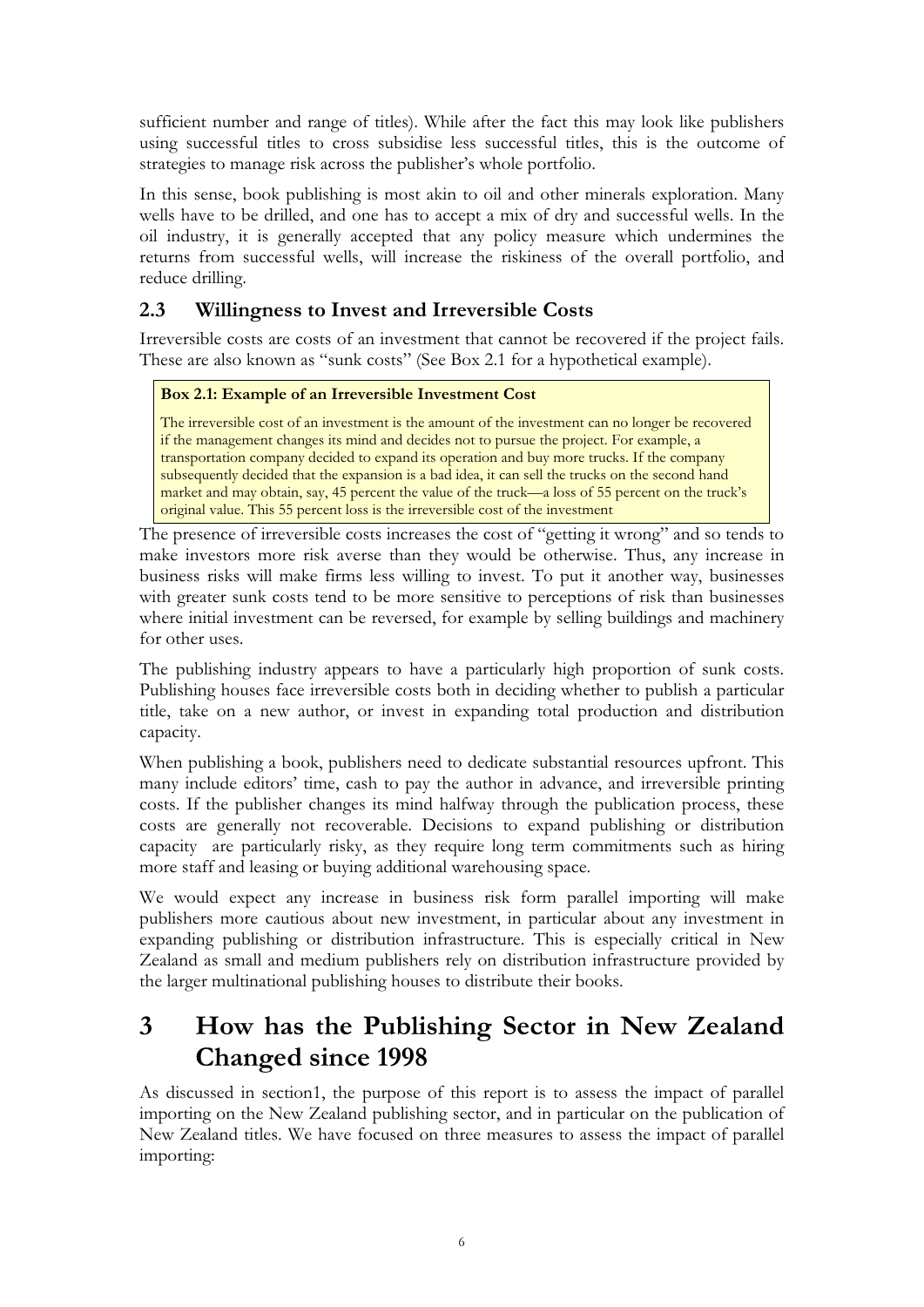- The margin between book prices in New Zealand and in other key markets internationally
- The number of New Zealand titles published
- Investment in publishing infrastructure in New Zealand.

Below, we review the available data on each of these measures in turn.

#### **3.1 Gap in Prices between New Zealand and Other Markets**

The difference in price between books sold in New Zealand and those same titles in other English speaking countries (the "price gap") is the most relevant measure of the impact of parallel importing. Trends in book price over time are not informative, as the book price in a country can be affected by many factors such as inflation, labour and transportation cost (oil prices). A price comparison between multiple countries removes those variations as it is likely that all countries are affected in a similar way by the same factor.

In an open market, when books are priced higher in New Zealand than in overseas markets, parallel importers can make a profit by importing from the market that offers the lowest price, and undercutting the local copyright holder. As a result, we would expect the price of the books in New Zealand to converge to the cheapest price available internationally (plus the cost of shipping and duties and taxes).

To see whether this is the case, we have calculated the price gap between book prices in New Zealand and those in the United States and United Kingdom. We have compared our findings to previous studies to see how price margins have changed since 1998—are book prices in New Zealand more in line with these in other jurisdictions?

Table 3.1shows how the average price margin between New Zealand and the United States has changed since 1997. Only the price comparison between New Zealand and United States is listed because the price margin between book prices in New Zealand and the prices in United States is the largest for NZIER report in 1998, NECG report in 2004 and our study.

|                         | 1997                       | 2004       | 2009          |
|-------------------------|----------------------------|------------|---------------|
| Average price<br>margin | $33\% - 38\%$ <sup>4</sup> | $22\%^{5}$ | $10 - 28.8\%$ |

| Table 3.1: New Zealand / United States Price Margin-Changes Since 1997 |  |  |
|------------------------------------------------------------------------|--|--|
|                                                                        |  |  |

Note: Between late 2008 and early 2009, New Zealand dollar depreciated substantially against US dollar and this is the cause of the 18.8% range in 2009

Source: NZIER, NECG, Castalia

#### **3.1.1 Previous studies**

Two previous studies have looked at the margin between book prices in New Zealand and other English speaking countries.

 4 See footnote 2

<sup>5</sup> See footnote 1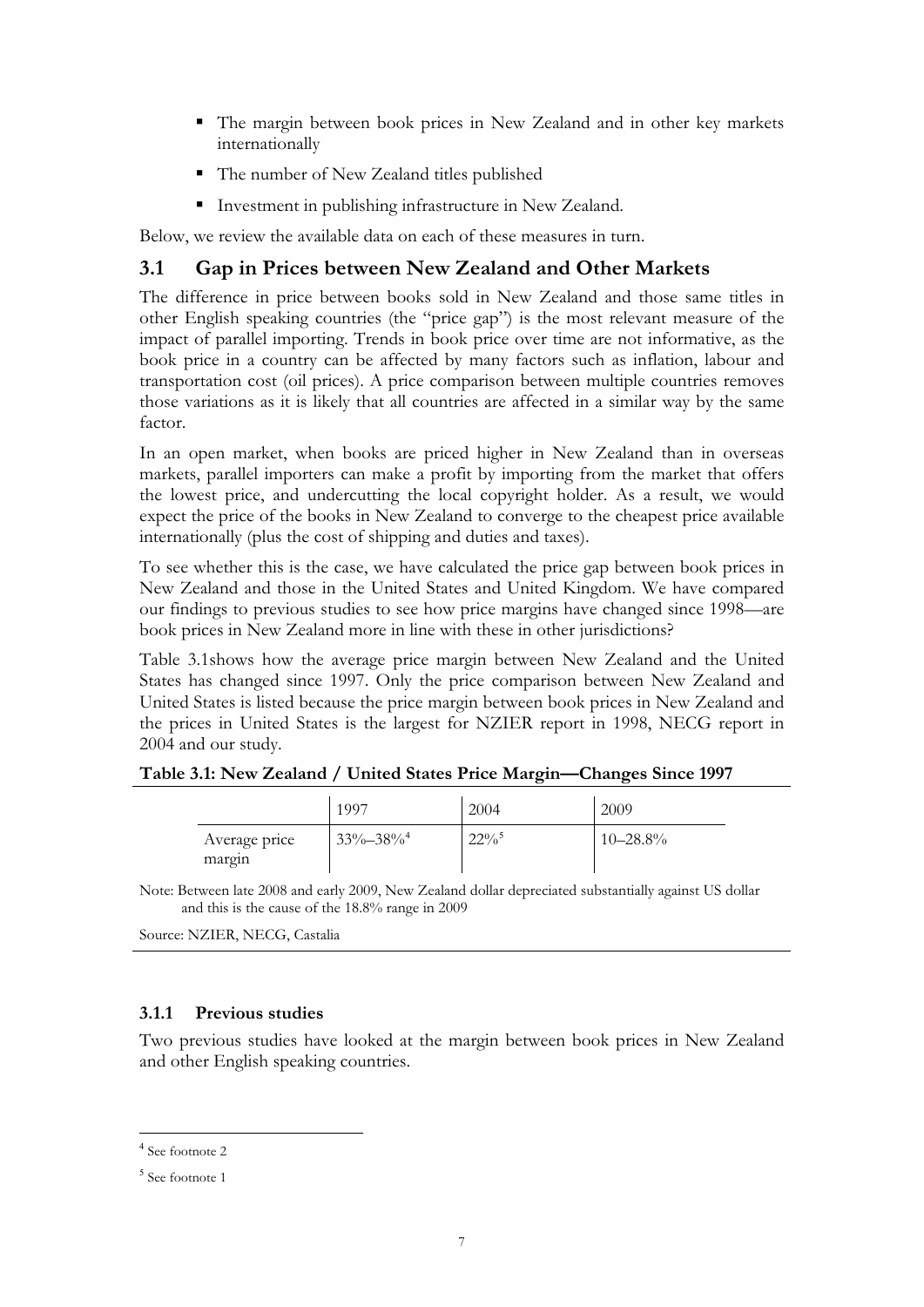In 1998, before New Zealand modified its copyright law, the New Zealand Institute of Economic Research (NZIER) undertook a theoretical and empirical review of the likely impact of lifting the ban on parallel importing<sup>6</sup>. In this study, NZIER took a sample of 100 books from New Zealand, and compared this booklist with 40 books from United Kingdom, 66 from United States and 95 from Australia. The study used average exchange rates for the months of September and December 1997. The study found that book prices in New Zealand were 0 to 10% higher than in the United Kingdom, 33 – 38% higher than prices in the United States and 10 – 12% higher than in Australia, depending on exchange rate used.

Following the introduction of parallel importing, NECG conducted a further price study in 2004. NECG chose "Top 100" books of all time in New Zealand and compared the prices with a slightly smaller sample from Australia and the United States (some of the books on the list were not sold in those countries). The exchange rate used was the average exchange rate in September 2004. This study found that New Zealand book price were about 5.2 percent higher than the price in Australia and 22% higher than the price in United States. Based on the evidence, NCEG argued that the price gap has reduced from 33% to 22%.

The results of the NECG study are highly dependent on the exchange rate assumption. For example, during the six month period staring three months before the study (May 2004) and finishing three months after the study (January 2005), the New Zealand dollar moved from US 61.73c to US70.64 (the September rate used for the study was US 65.92 cents). Since the retail prices remained largely invariable during that period, the measured margin would have varied between 14.3 percent and 30.8 percent. In other words, any change in the price gap between the NZIER study and the NECG study is statistically insignificant.

#### **3.1.2 Price margins in 2009**

To calculate current price margins, we have selected 12 books from New York Times best sellers list, and compared the New Zealand price for those books with prices in the United States and United Kingdom, using average exchange rates from the months of October 2008 and February 2009. This is to reflect that the books were launched at different time and the pricing decision is based on medium-term exchange rate. Table 3.2 sets out the average price differential for the 12 titles reviews for different time periods. The variation in the price differential reflects fluctuations in exchange rates. The titles, exchange rates used and the calculations are in Appendix A.

**Table 3.2: The Average Price Margin between New Zealand, United States and United Kingdom** 

| Price Margins                | February 2009 | October 2008 |
|------------------------------|---------------|--------------|
| US Comparison                | $9.9\%$       | $28.7\%$     |
| UK Comparison $\Big  12.4\%$ |               | $12.4\%$     |

 $\overline{a}$ 

<sup>6</sup> See footnote 2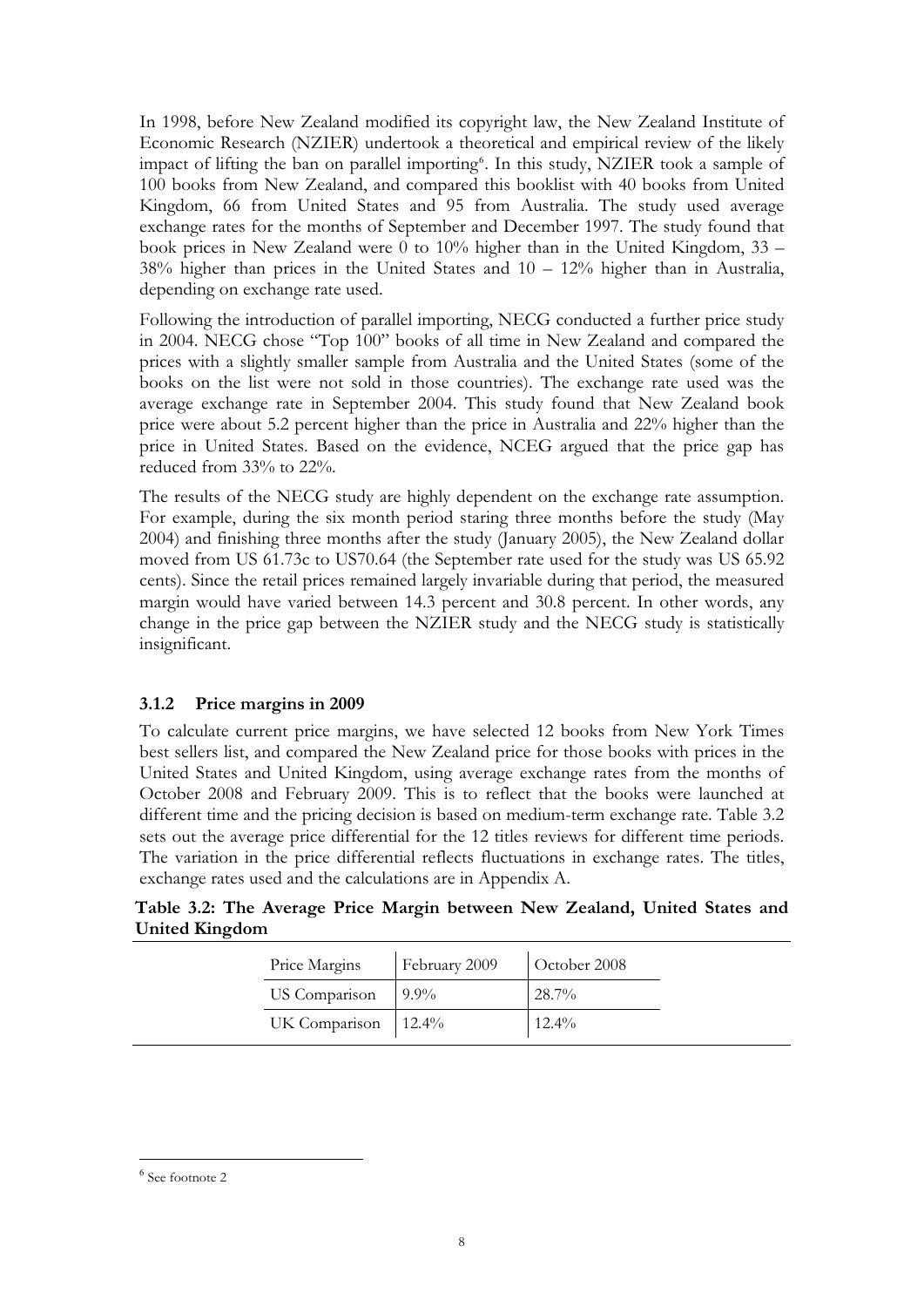### **3.2 The Number of New Zealand Books Published**

To find out how the number of New Zealand titles being published has changed over the last 10 years, we interviewed senior manages of the five largest publishers in New Zealand: Macmillan, Random House, Harper Collins, Penguin and Hachette. These five publishers represent 90 percent of New Zealand's domestic publications and therefore the data obtained is representative for the whole industry. In this study, we have attempted to focus on "unsubsidised" titles and excluded the following titles:

- All subsidised titles (i.e. textbooks commissioned by the Ministry of Education, or the products of university presses)
- Export-oriented educational titles. In recent years, a number of New Zealand companies have been successful in providing English language and literacy services internationally, and the publishing industry has supported that growth with appropriate titles. We exclude those titles because they are not sold in New Zealand, and, ironically, enjoy the full benefits of territorial copyright in other markets.

In summary, the five firms published around 314 New Zealand titles in 1998 and around 340 in 2008—an average growth rate of less than one percent annually. Two companies significantly increased the number of New Zealand titles they publish; two companies' domestic publications remained flat while one company significantly reduced its publication of New Zealand titles.

It is instructive to compare the New Zealand publishing trend to Australia. The table below shows the number of new Australian titles submitted into the legal deposit (excluding government titles). The annualised growth rate in Australia is 2.47 percent.

**Table 3.3:** 

|                                       | Legal   |
|---------------------------------------|---------|
|                                       | deposit |
| 1998-99                               | 10,260  |
| 1999-00 11,666                        |         |
| 2000-01                               | 10,348  |
| 2001-02 10,567                        |         |
| 2002-03 11,798                        |         |
| 2003-04 11,336                        |         |
| 2004-05 12,301                        |         |
| 2005-06                               | 12,767  |
| 2006-07                               | 11,224  |
| 2007-08                               | 12,819  |
| Source: National Library of Australia |         |
|                                       |         |

In contrast to overall domestic titles, the number of New Zealand children's titles published decreased very significantly. We are told this is due to parallel importing of remainders from international markets<sup>7</sup>.

### **3.3 Extent of Publishing Infrastructure in New Zealand**

We found in section 2 that there are plausible reasons from an economic point of view for parallel importing to contribute to a reduction in domestic publishing infrastructure.

 7 This finding is consistent with previous studies done by NECG, see footnote 1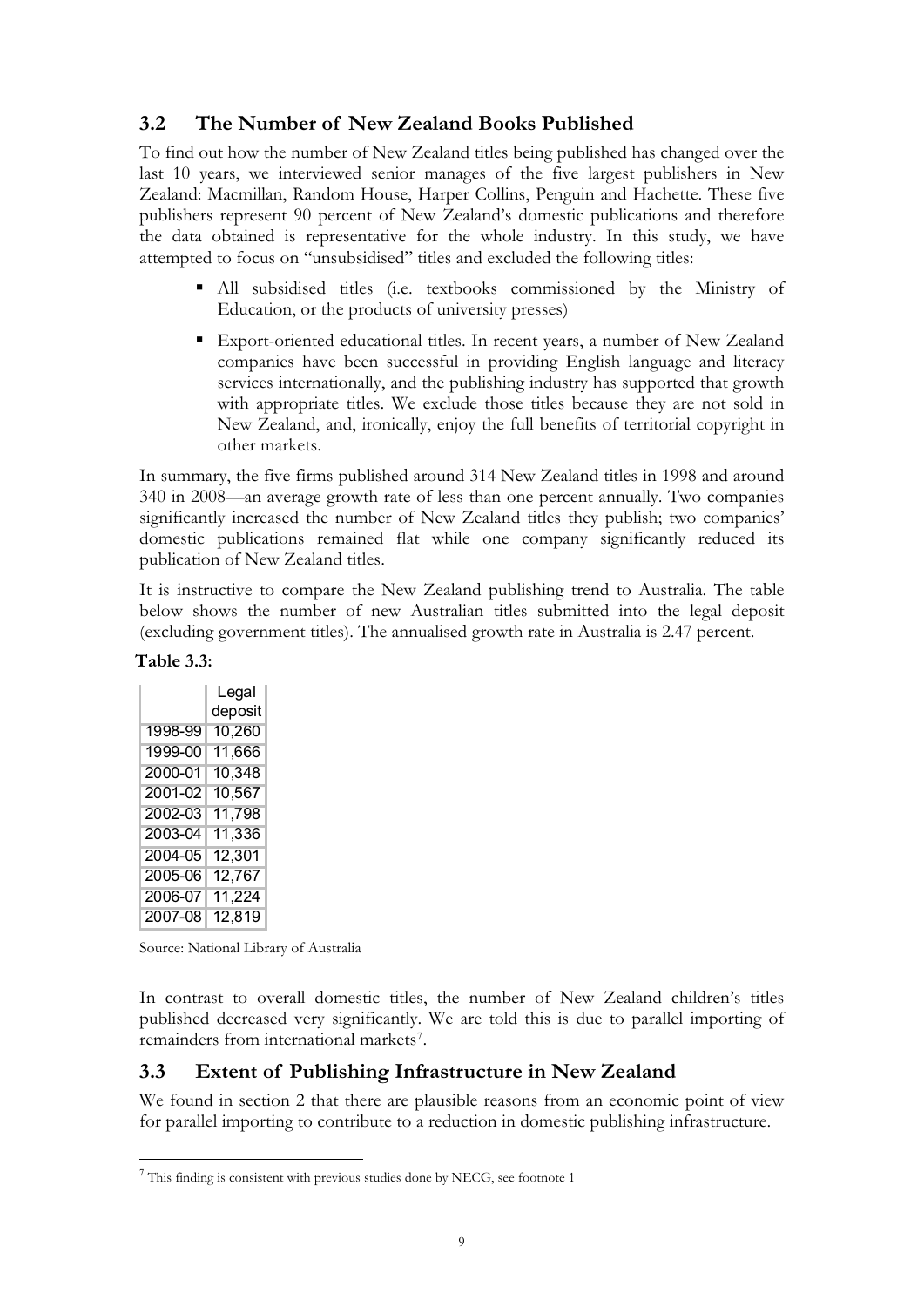To recap we would expect parallel importing to reduce the profitability of successful international titles compared to a situation where parallel importing is not permitted. This in turn reduces the contribution of international titles to the common costs of the business and the overall value of the publisher's portfolio, therefore reducing the overall viability of the business and its ability to invest in domestic publications. Thus we believe that it is plausible that, in theory, parallel importing could cause publishing businesses to roll back their publishing infrastructure.

We tested this hypothesis against New Zealand's experience. From our interviews with publishers, we found that all publishers are very cautious about the potential impacts of parallel importing, and shareholders are certainly considering reducing their investment in New Zealand. Hachette and Penguin withdrew their distribution operations from New Zealand about five years ago and now their books are solely distributed from Sydney. If the extent of parallel importing activity increased substantially, other publishers have indicated they might follow suit.

# **4 What is the impact of Parallel Importing on Publishing in New Zealand**

In the previous section we looked at how publishing has changed in New Zealand over the past ten years. From the results shown in the last section, we can see that

- The price differential between New Zealand and other English speaking countries is relatively unchanged
- The number of New Zealand titles published has declined relative to the trend in other English speaking countries
- There is evidence that at least some publishers have rolled back their infrastructure in New Zealand.

In this section we interpret those findings. In particular we consider to what extent parallel importing, or the threat of parallel importing may have had an impact on prices, publication of New Zealand titles, or publishing infrastructure.

We find that territorial deregulation of copyright protections does not necessarily deliver benefits to everyone. In addition, our findings suggest that the full impact of parallel importing has not yet been felt in New Zealand.

### **4.1 Impact on Price**

Table 3.1shows that the price margins between the book prices in New Zealand and United States fluctuate over the last 10 years. We believe this fluctuation is mainly caused by variations in exchange rates and consumers did not receive any material benefits in terms of book price in the past 10 years.

To take into account the exchange rate fluctuation, we experimented with two average exchange rates 4 months apart—October 2008 and February 2009. A range of exchange rate is chosen because the books in the sample are likely to be launched at different times. There is also a lag between the time when a publisher purchases them from the printers to the time when the books are being sold on the shelf. Furthermore, books are priced based on medium term exchange rate rather than the current rates. The price study done by NECG took the average exchange rate in September 2004. We believe that this does not remove the fluctuation of the volatile New Zealand dollar. As a result, NECG's 2004 conclusions that consumers have clearly benefited from parallel importing through lower prices should be treated with caution.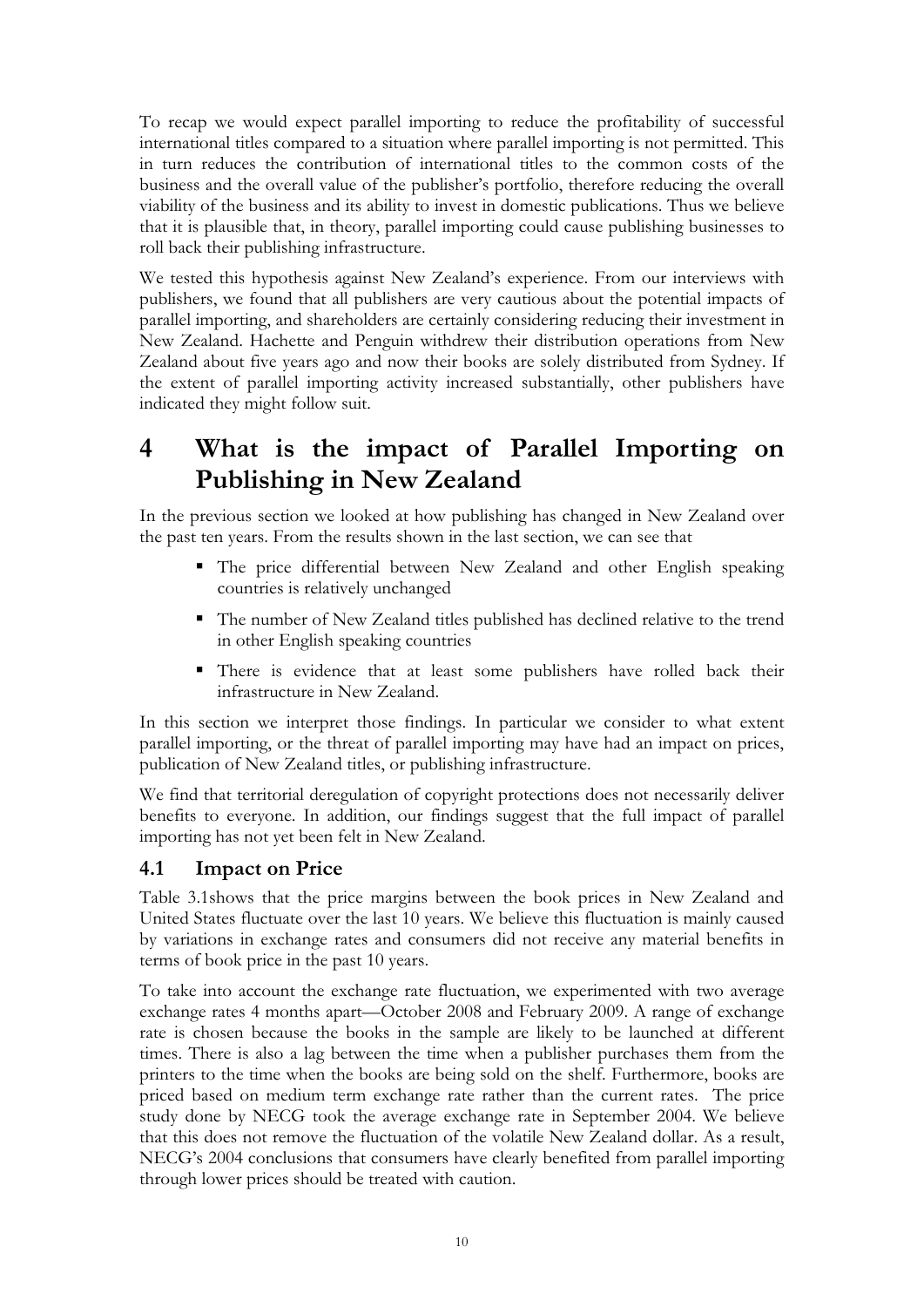The results from the three studies, NZIER in 1998, NECG in 2004 and this study, are consistent with the ACCC to the Productivity Commission. The evidence shows that the price gap between Australia and the US for a sample of international titles fluctuated widely from period to period. The gap, which periodically negative can only be mostly influenced by the exchange rate cycle (Parallel importing was not allowed in the period interested by ACCC).

Parallel importers demand additional price premium to compensate for the additional risk they are taking. Therefore the price will not converge to lowest international price plus transportation cost. Whenever a retailer decides to parallel import, it bears more risks including the right to return unsold books, the cost to distribute the books, the exchange rate risk and the transportation cost. In the past 10 years, the exchange rate has been highly volatile. The exchange rate between New Zealand dollar and the US dollar fluctuated between 40c to 80c.

Furthermore, when large retailers decide to parallel import rather than buying from local publishers, they lose the pre-sale and after-sale support from the publishers. Pre-sale support includes sales and marketing, author tours. After-sale support includes "sale and return" which allows the publishers to return the books to publishers if they can not sell them.

## **4.2 Impact on Infrastructure**

Infrastructure refers to the publisher's ability to publish and distribute books. The infrastructure normally includes staff, distribution network, warehousing and the ability to train and develop authors. Due to the nature of the business, the infrastructure is shared between publishing international titles and domestic titles. When a publisher cannot make enough revenue from the international titles, it is very likely that the publisher will cut back on its infrastructure such as reducing warehouse size and the number of staff it hires.

New Zealand is a very small market, when the division is not making enough profit or when the operating environment is too risky, the shareholders are likely to reduce or withdraw the operation from this country. Currently, Hachette and Penguin have withdrawn its distribution network from New Zealand and books are solely distributed by the Australian office. While there may be a number of reasons for this withdraw, the threat of parallel importing appears a factor.

 When the publishers reduces the infrastructure, it is harder for domestic authors to have their books published and therefore reduce the financial incentive to write (we acknowledge that many writers write for reasons other than financial incentives).

### **4.3 Impact on Publication of Domestic Titles:**

The number of New Zealand titles published has remained broadly the same. However, this has to been seen against the strong up-trend experienced in other English speaking countries. To put the number of titles in New Zealand into context, Australia publishes approximately 3,500 general interest domestic titles a year (out of a total of almost 10,000 titles, with the majority being educational). New Zealand's population is about one fifth of Australia. Hence, New Zealand could be proportionately expected to publish around 700 titles a year for domestic consumption. The actual New Zealand production is around half of that.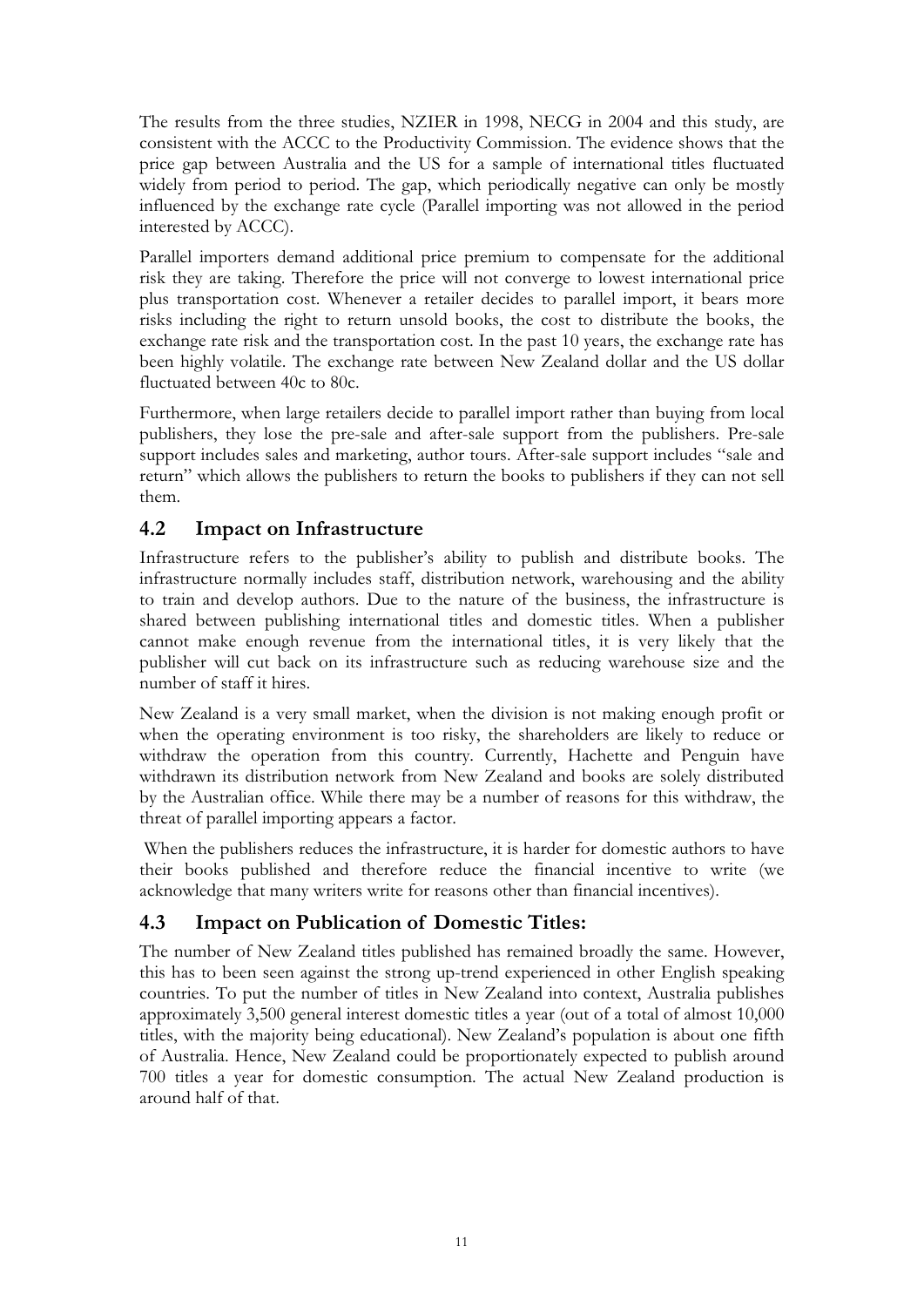# **5 What Lessons can be Learnt from the New Zealand Experience**

In section 2, we explained, in theory, there are three ways in which parallel importing could affect the production of domestic titles, by:

- Undermining the business's ability to cover its common costs
- Increasing the riskiness of a publisher's portfolio
- Reducing publishers' willingness to invest, given the presence of irreversible costs

Our review of actual experience in New Zealand shows that

- The price gap between New Zealand and the United States has remained relatively constant over the last 10 years—between 10% to 28.7% (the range is due to exchange rate volatility).
- The number of New Zealand titles published by the top five publishers increased less than one percent annually for the last 10 years and
- Some publishers have rolled back their infrastructure.

With 10 years of experience to draw on, the expectation is that New Zealand should provide a useful case study in examining the impact of parallel importing on the publishing sector and should provide empirical data to the Productivity Commission on what could happen in Australia. However, from our study, we believe that the Productivity Commission needs to be cautious about what conclusion to draw from the New Zealand experience. This is mainly because New Zealand publishers have not yet felt the full impact of parallel importing and therefore whatever is observed in New Zealand can only give limited guidance to what potentially could happen in Australia.

From the New Zealand experience, we recognise that exchange rate volatility plays a very important role in the price gap between New Zealand and other English speaking countries. Hence, price data should be treated with great caution. We believe that any study showing the gap is reducing should be treated with caution. There are genuine economic reasons for the gap to fluctuate, and little chance of it going to zero. This is due to the transportation cost and a premium to compensate the additional risks that the importers need to take.

Further, any policy must recognise that publishing is a risky business, and publishers actively manage the overall risks they are exposed to. When the business environment is more risky, publishers will act in more risk adverse ways. As a result, they will reduce the risky domestic titles they publish and be very cautious about the expansion of their publishing capacity. In extreme cases, publishers would roll back their publishing capacity and withdraw investment.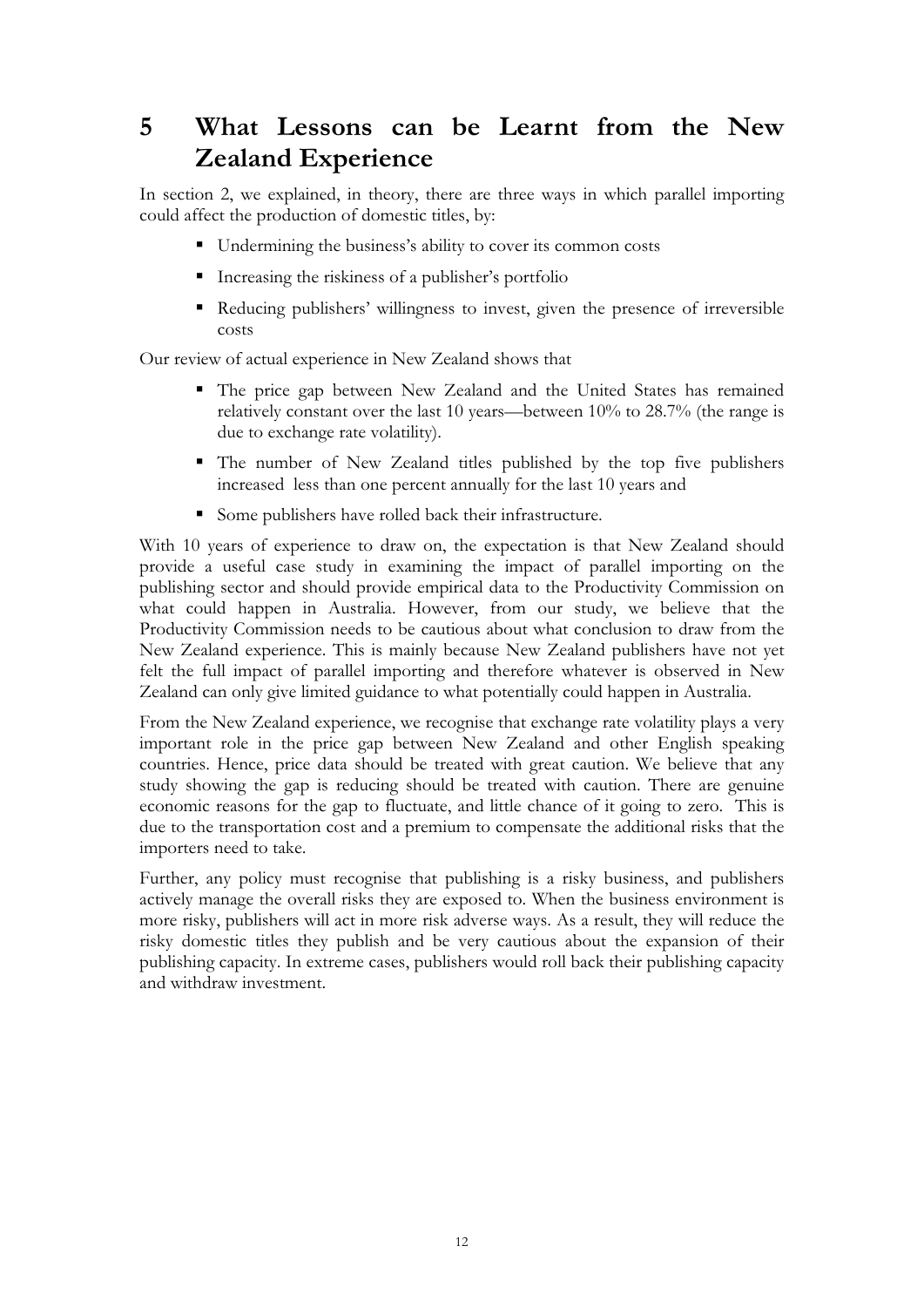# **Appendix A Book Sample and Exchange Rate**

This appendix lists the information we have acquired to perform the study about price margins between New Zealand and the United Kingdom and the United States. Table A.1 lists the exchange rate we used. Table A.2 lists the titles and the price we have used in our study. Table A.3 translates all the currency in New Zealand dollar and performs the margin calculation.

#### **Table A.1: Exchange Rate between New Zealand, United States and United Kingdom**

|            | February 2009 | October 2008 |
|------------|---------------|--------------|
| NZD to USD | 0.5162        | 0.6046       |
| NZD to GBP | 0.3574        | 0.3574       |

#### **Table A.2: The List of Titles and Prices**

| <b>TITLE</b>                                    | <b>AUTHOR</b>                      | <b>PUBLISHER</b>    | <b>US</b><br><b>HARDBACK</b><br><b>RRP</b> | UK<br><b>HARDBACK</b><br><b>RRP</b> | <b>NZ</b><br><b>HARDBACK</b><br><b>RRP</b> |
|-------------------------------------------------|------------------------------------|---------------------|--------------------------------------------|-------------------------------------|--------------------------------------------|
| The Associate                                   | John Grisham                       | Doubldav            | \$<br>27.95                                | £18.99                              | \$54.95                                    |
| Run For Your Life                               | James Patterson                    | <b>Little Brown</b> | \$<br>27.99                                | £18.99                              | \$59.95                                    |
| The Host                                        | Stephanie Meyer                    | Little Brown        | \$<br>25.99                                | £14.99                              | \$53.00                                    |
| Fool                                            | <b>Christopher Moore</b>           | Morrow              | \$<br>26.99                                | £18.66                              | \$59.95                                    |
| <b>True Colours</b>                             | Kristin Hannah                     | <b>St Martins</b>   | \$<br>25.95                                | £17.94                              | \$57.95                                    |
| The Guernsey Literary & Potato Peel Pie Society | Mary Ann Shaffer and Annie Barrows | Dial                | \$<br>22.00                                | £12.99                              | \$35.00                                    |
| Plum Spooky                                     | Janet Evanovich                    | <b>St Martins</b>   | \$<br>27.95                                | £18.99                              | \$70.00                                    |
| Agincourt                                       | <b>Bernard Cornwell</b>            | Harper              | \$<br>25.99                                | £19.35                              | \$54.99                                    |
| The Women                                       | T C Bovle                          | Viking              | \$<br>27.95                                | £12.99                              | \$59.99                                    |
| <b>Black Ops</b>                                | W E B Griffin                      | Putnam              | \$<br>26.95                                | £19.99                              | \$59.95                                    |
| A Darker Place                                  | Jack Higgins                       | Putnam              | \$<br>26.95                                | £17.99                              | \$59.95                                    |
| Scarpetta                                       | Patricia Cornwell                  | Putnam              | \$<br>27.95                                | £18.99                              | \$60.00                                    |

Source: Bookscan, Castalia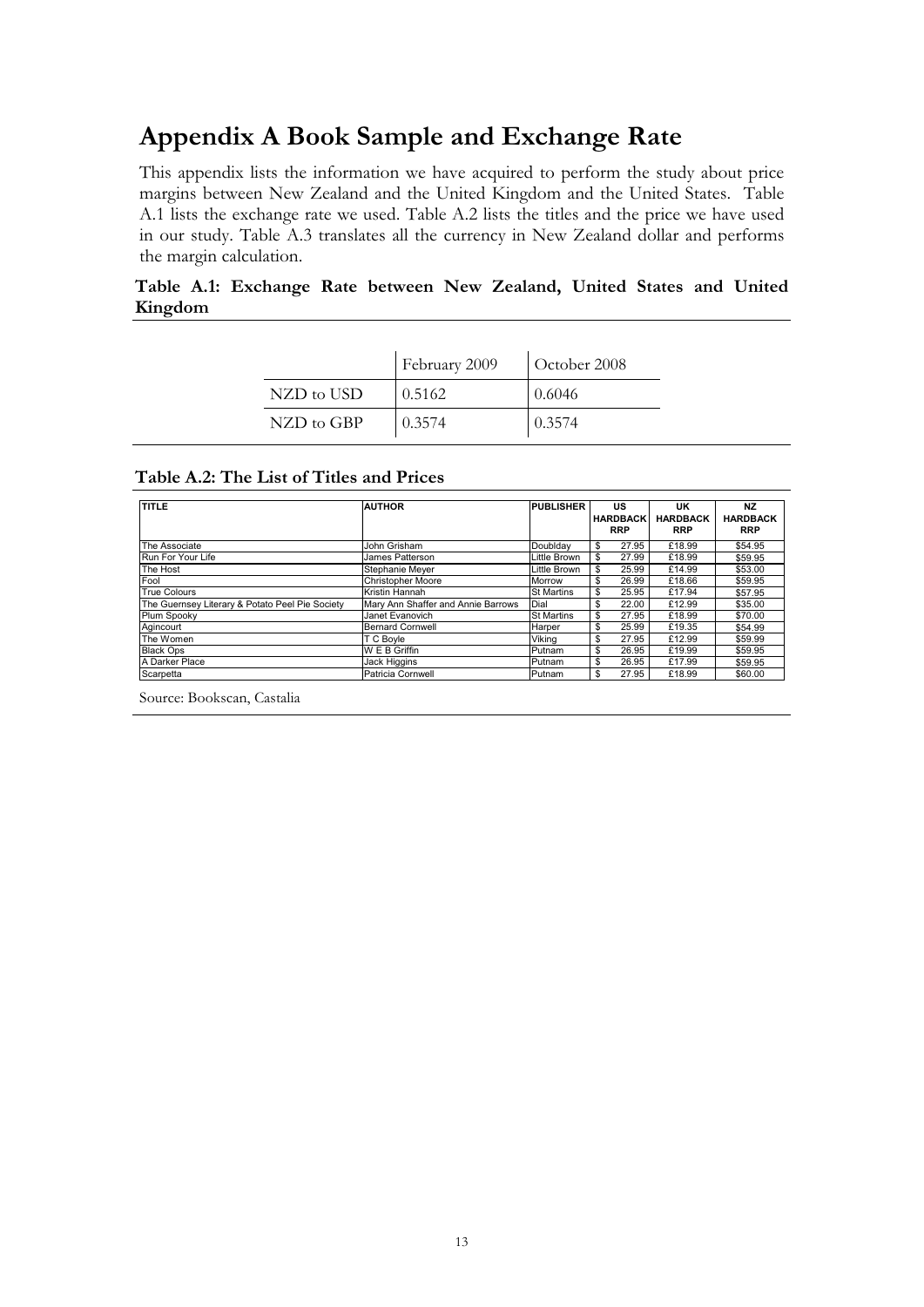|                                                 |       |                                                       |                | <b>US Comparison</b> |          | <b>UK Comparison</b> |             |
|-------------------------------------------------|-------|-------------------------------------------------------|----------------|----------------------|----------|----------------------|-------------|
| <b>The Associate</b>                            |       | Price in US (NZD) Price in UK (NZD) Price in NZ (NZD) |                |                      |          |                      |             |
| Feb-09                                          | 54.15 | 53.13                                                 | 54.95          | 1.014855             |          | 1.034182728          |             |
| Oct-08                                          | 46.23 | 53.13                                                 | 54.95          |                      | 1.18865  |                      | 1.034182728 |
| <b>Run For Your Life</b>                        |       |                                                       |                |                      |          |                      |             |
| Feb-09                                          | 54.22 | 53.13                                                 | 59.95          | 1.105616             |          | 1.128284887          |             |
| Oct-08                                          | 46.30 | 53.13                                                 | 59.95          |                      | 1.294954 |                      | 1.128284887 |
|                                                 |       |                                                       |                |                      |          |                      |             |
| <b>The Host</b>                                 |       |                                                       |                |                      |          |                      |             |
| Feb-09                                          | 50.35 | 41.94                                                 | 53.00          | 1.052659             |          | 1.263655771          |             |
| Oct-08                                          | 42.99 | 41.94                                                 | 53.00          |                      | 1.232928 |                      | 1.263655771 |
|                                                 |       |                                                       |                |                      |          |                      |             |
| Fool                                            | 52.29 |                                                       |                |                      |          |                      |             |
| Feb-09<br>Oct-08                                | 44.64 | 52.21<br>52.21                                        | 59.95<br>59.95 | 1.14658              | 1.342933 | 1.148238478          | 1.148238478 |
|                                                 |       |                                                       |                |                      |          |                      |             |
| <b>True Colours</b>                             |       |                                                       |                |                      |          |                      |             |
| Feb-09                                          | 50.27 | 50.20                                                 | 57.95          | 1.152747             |          | 1.154477703          |             |
| Oct-08                                          | 42.92 | 50.20                                                 | 57.95          |                      | 1.350157 |                      | 1.154477703 |
|                                                 |       |                                                       |                |                      |          |                      |             |
| The Guernsey Literary & Potato Peel Pie Society |       |                                                       |                |                      |          |                      |             |
| Feb-09                                          | 42.62 | 36.35                                                 | 35.00          | 0.821227             |          | 0.962971517          |             |
| Oct-08                                          | 36.39 | 36.35                                                 | 35.00          |                      | 0.961864 |                      | 0.962971517 |
| <b>Plum Spooky</b>                              |       |                                                       |                |                      |          |                      |             |
| Feb-09                                          | 54.15 | 53.13                                                 | 70.00          | 1.292809             |          | 1.317430226          |             |
| Oct-08                                          | 46.23 | 53.13                                                 | 70.00          |                      | 1.514204 |                      | 1.317430226 |
|                                                 |       |                                                       |                |                      |          |                      |             |
| Agincourt                                       |       |                                                       |                |                      |          |                      |             |
| Feb-09                                          | 50.35 | 54.14                                                 | 54.99          | 1.092183             |          | 1.01568093           |             |
| Oct-08                                          | 42.99 | 54.14                                                 | 54.99          |                      | 1.279221 |                      | 1.01568093  |
| The Women                                       |       |                                                       |                |                      |          |                      |             |
| Feb-09                                          | 54.15 | 53.13                                                 | 59.99          | 1.107937             |          | 1.129037704          |             |
| Oct-08                                          | 46.23 | 53.13                                                 | 59.99          |                      | 1.297673 |                      | 1.129037704 |
|                                                 |       |                                                       |                |                      |          |                      |             |
| <b>Black Ops</b>                                |       |                                                       |                |                      |          |                      |             |
| Feb-09                                          | 52.21 | 55.93                                                 | 59.95          | 1.148282             |          | 1.071842421          |             |
| Oct-08                                          | 44.57 | 55.93                                                 | 59.95          |                      | 1.344927 |                      | 1.071842421 |
| <b>A Darker Place</b>                           |       |                                                       |                |                      |          |                      |             |
| Feb-09                                          | 52.21 | 53.13                                                 | 59.95          | 1.148282             |          | 1.128284887          |             |
| Oct-08                                          | 44.57 | 53.13                                                 | 59.95          |                      | 1.344927 |                      | 1.128284887 |
|                                                 |       |                                                       |                |                      |          |                      |             |
| <b>Scarpetta</b>                                |       |                                                       |                |                      |          |                      |             |
| Feb-09                                          | 54.15 | 53.13                                                 | 60.00          | 1.108122             |          | 1.129225908          |             |
| Oct-08                                          | 46.23 | 53.13                                                 | 60.00          |                      | 1.297889 |                      | 1.129225908 |
|                                                 |       |                                                       | Average:       | 1.099275             | 1.287527 | 1.12360943           | 1.12360943  |

## **Table A.3: Translation into New Zealand Dollar and Calculation of the Margin**